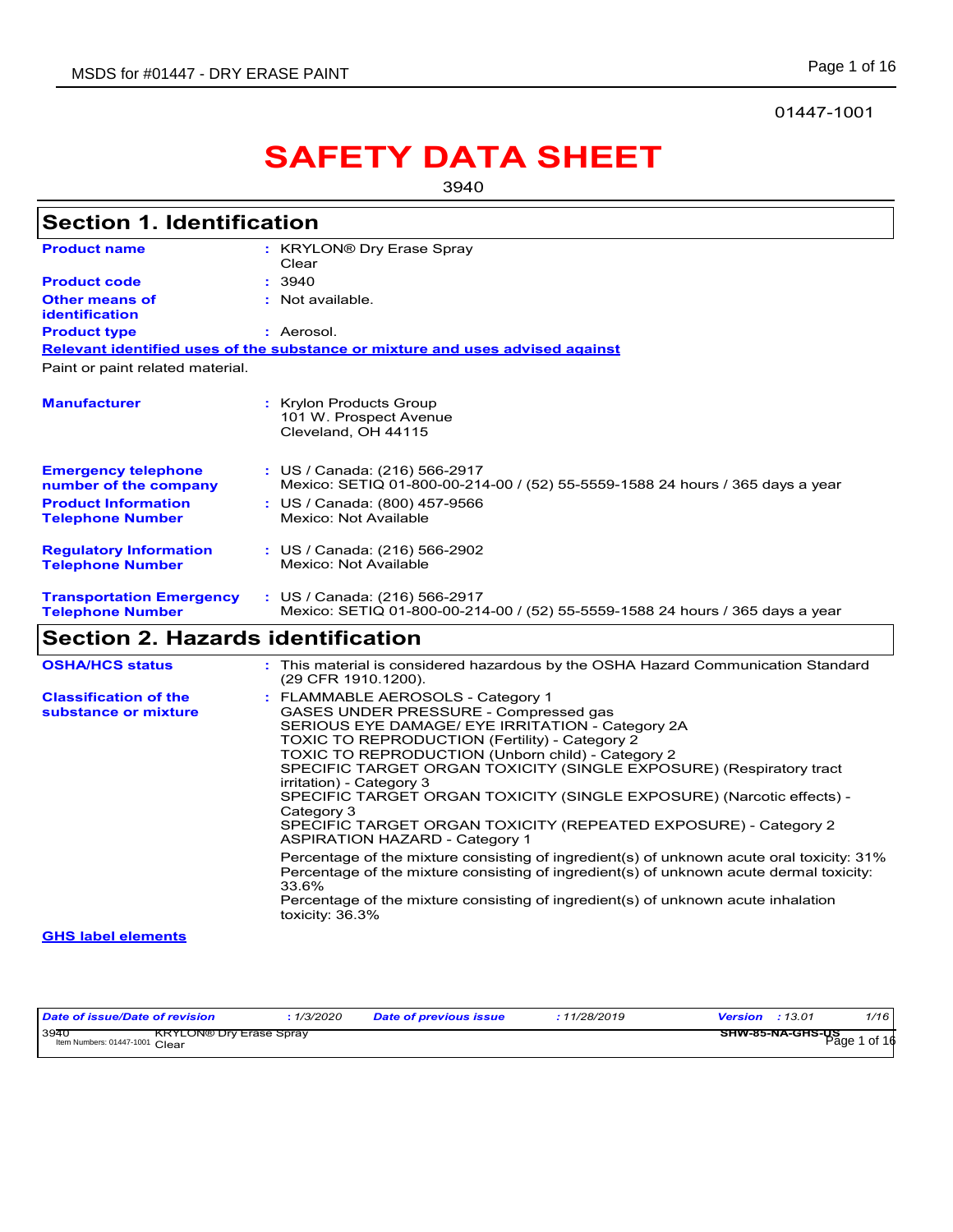## **Section 2. Hazards identification**

| <b>Hazard pictograms</b>                                            |                                                                                                                                                                                                                                                                                                                                                                                                                                                                                                                                                              |
|---------------------------------------------------------------------|--------------------------------------------------------------------------------------------------------------------------------------------------------------------------------------------------------------------------------------------------------------------------------------------------------------------------------------------------------------------------------------------------------------------------------------------------------------------------------------------------------------------------------------------------------------|
| <b>Signal word</b>                                                  | : Danger                                                                                                                                                                                                                                                                                                                                                                                                                                                                                                                                                     |
| <b>Hazard statements</b>                                            | : Extremely flammable aerosol.<br>Contains gas under pressure; may explode if heated.<br>Causes serious eve irritation.<br>Suspected of damaging fertility or the unborn child.<br>May be fatal if swallowed and enters airways.<br>May cause respiratory irritation.<br>May cause drowsiness or dizziness.<br>May cause damage to organs through prolonged or repeated exposure.                                                                                                                                                                            |
| <b>Precautionary statements</b>                                     |                                                                                                                                                                                                                                                                                                                                                                                                                                                                                                                                                              |
| <b>General</b>                                                      | : Read label before use. Keep out of reach of children. If medical advice is needed,<br>have product container or label at hand.                                                                                                                                                                                                                                                                                                                                                                                                                             |
| <b>Prevention</b>                                                   | : Obtain special instructions before use. Do not handle until all safety precautions have<br>been read and understood. Wear protective gloves. Wear eye or face protection.<br>Wear protective clothing. Keep away from heat, hot surfaces, sparks, open flames and<br>other ignition sources. No smoking. Do not spray on an open flame or other ignition<br>source. Use only outdoors or in a well-ventilated area. Do not breathe dust or mist.<br>Wash hands thoroughly after handling. Pressurized container: Do not pierce or burn,<br>even after use. |
| <b>Response</b>                                                     | : Get medical attention if you feel unwell. IF exposed or concerned: Get medical<br>attention. IF INHALED: Remove person to fresh air and keep comfortable for breathing.<br>Call a POISON CENTER or physician if you feel unwell. IF SWALLOWED:<br>Immediately call a POISON CENTER or physician. Do NOT induce vomiting. IF IN<br>EYES: Rinse cautiously with water for several minutes. Remove contact lenses, if<br>present and easy to do. Continue rinsing. If eye irritation persists: Get medical attention.                                         |
| <b>Storage</b>                                                      | : Store locked up. Protect from sunlight. Do not expose to temperatures exceeding 50<br>°C/122 °F. Store in a well-ventilated place.                                                                                                                                                                                                                                                                                                                                                                                                                         |
| <b>Disposal</b>                                                     | : Dispose of contents and container in accordance with all local, regional, national and<br>international regulations.                                                                                                                                                                                                                                                                                                                                                                                                                                       |
| <b>Supplemental label</b><br>elements                               | DELAYED EFFECTS FROM LONG TERM OVEREXPOSURE, Contains solvents which<br>can cause permanent brain and nervous system damage. Intentional misuse by<br>deliberately concentrating and inhaling the contents can be harmful or fatal. WARNING:<br>This product contains chemicals known to the State of California to cause cancer and<br>birth defects or other reproductive harm.                                                                                                                                                                            |
|                                                                     | Please refer to the SDS for additional information. Keep out of reach of children. Keep<br>upright in a cool, dry place. Do not discard empty can in trash compactor.                                                                                                                                                                                                                                                                                                                                                                                        |
| <b>Hazards not otherwise</b><br>classified                          | : DANGER: Rags, steel wool, other waste soaked with this product, and sanding residue<br>may spontaneously catch fire if improperly discarded. Immediately place rags, steel<br>wool, other waste soaked with this product, and sanding residue in a sealed, water-filled,<br>metal container. Dispose of in accordance with local fire regulations.                                                                                                                                                                                                         |
| $\triangle$ = $\triangle$ = $\triangle$<br>$\overline{\phantom{a}}$ | $\sim$ 1: $\sim$ 6 $\sim$ 1<br>للالمدام الأوالم المامديمان                                                                                                                                                                                                                                                                                                                                                                                                                                                                                                   |

### **Section 3. Composition/information on ingredients**

| Substance/mixture | : Mixture        |
|-------------------|------------------|
| Other means of    | : Not available. |
| identification    |                  |

#### **CAS number/other identifiers**

| Date of issue/Date of revision         |                                | 1/3/2020 | <b>Date of previous issue</b> | : 11/28/2019 | Version | :13.01           | 2/16         |
|----------------------------------------|--------------------------------|----------|-------------------------------|--------------|---------|------------------|--------------|
| 3940<br>Item Numbers: 01447-1001 Clear | <b>KRYLON® Dry Erase Spray</b> |          |                               |              |         | SHW-85-NA-GHS-US | Page 2 of 16 |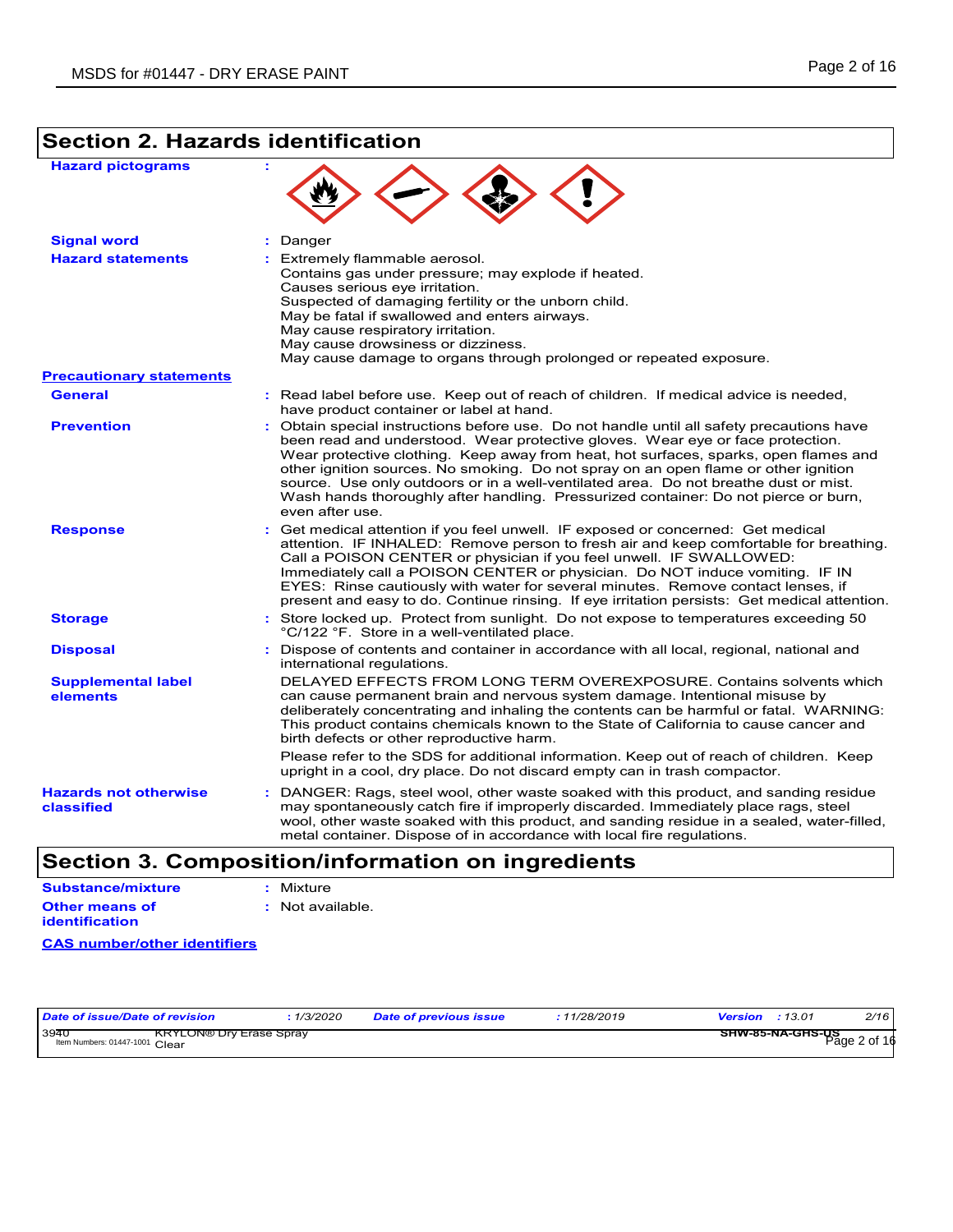### **Section 3. Composition/information on ingredients**

| <b>Ingredient name</b>              | % by weight | <b>CAS number</b> |
|-------------------------------------|-------------|-------------------|
| Acetone                             | 225 - ≤50   | 167-64-1          |
| Light Aliphatic Hydrocarbon         | 210 - ≤25   | 64742-47-8        |
| Propane                             | 210 - ≤25   | 74-98-6           |
| <b>Butane</b>                       | $≥10 - ≤25$ | 106-97-8          |
| Light Aliphatic Hydrocarbon Solvent | ا≤3         | 64742-49-0        |
| Light Aliphatic Hydrocarbon Solvent | ا≤3         | 68410-97-9        |
| Lt. Aliphatic Hydrocarbon Solvent   | ا≤3         | 64742-89-8        |
| Heptane                             | ∣<1         | 142-82-5          |

Any concentration shown as a range is to protect confidentiality or is due to batch variation.

**There are no additional ingredients present which, within the current knowledge of the supplier and in the concentrations applicable, are classified as hazardous to health and hence require reporting in this section.**

**Occupational exposure limits, if available, are listed in Section 8.**

### **Section 4. First aid measures**

#### Get medical attention immediately. Call a poison center or physician. Wash out mouth with water. Remove dentures if any. Remove victim to fresh air and keep at rest in a position comfortable for breathing. If material has been swallowed and the exposed person is conscious, give small quantities of water to drink. Stop if the exposed person feels sick as vomiting may be dangerous. Aspiration hazard if swallowed. Can enter lungs and cause damage. Do not induce vomiting. If vomiting occurs, the head should be kept low so that vomit does not enter the lungs. Never give anything by mouth to an unconscious person. If unconscious, place in recovery position and get medical attention immediately. Maintain an open airway. Loosen tight clothing such as a collar, tie, belt or waistband. **:** Immediately flush eyes with plenty of water, occasionally lifting the upper and lower eyelids. Check for and remove any contact lenses. Continue to rinse for at least 10 minutes. Get medical attention. Flush contaminated skin with plenty of water. Remove contaminated clothing and **:** shoes. Continue to rinse for at least 10 minutes. Get medical attention. Wash clothing before reuse. Clean shoes thoroughly before reuse. Remove victim to fresh air and keep at rest in a position comfortable for breathing. If it **:** is suspected that fumes are still present, the rescuer should wear an appropriate mask or self-contained breathing apparatus. If not breathing, if breathing is irregular or if respiratory arrest occurs, provide artificial respiration or oxygen by trained personnel. It may be dangerous to the person providing aid to give mouth-to-mouth resuscitation. Get medical attention. If necessary, call a poison center or physician. If unconscious, place in recovery position and get medical attention immediately. Maintain an open airway. Loosen tight clothing such as a collar, tie, belt or waistband. **Eye contact Skin contact Inhalation Ingestion : Description of necessary first aid measures**

|                                       | <b>Most important symptoms/effects, acute and delayed</b>                                                                    |
|---------------------------------------|------------------------------------------------------------------------------------------------------------------------------|
| <b>Potential acute health effects</b> |                                                                                                                              |
| <b>Eye contact</b>                    | : Causes serious eve irritation.                                                                                             |
| <b>Inhalation</b>                     | : Can cause central nervous system (CNS) depression. May cause drowsiness or<br>dizziness. May cause respiratory irritation. |
| <b>Skin contact</b>                   | : No known significant effects or critical hazards.                                                                          |
| <b>Ingestion</b>                      | : Can cause central nervous system (CNS) depression. May be fatal if swallowed and<br>enters airways.                        |

#### **Over-exposure signs/symptoms**

| Date of issue/Date of revision                                           | : 1/3/2020 | Date of previous issue | : 11/28/2019 | :13.01<br>Version                | 3/16 |
|--------------------------------------------------------------------------|------------|------------------------|--------------|----------------------------------|------|
| 3940<br><b>KRYLON® Dry Erase Spray</b><br>Item Numbers: 01447-1001 Clear |            |                        |              | SHW-85-NA-GHS-US<br>Page 3 of 16 |      |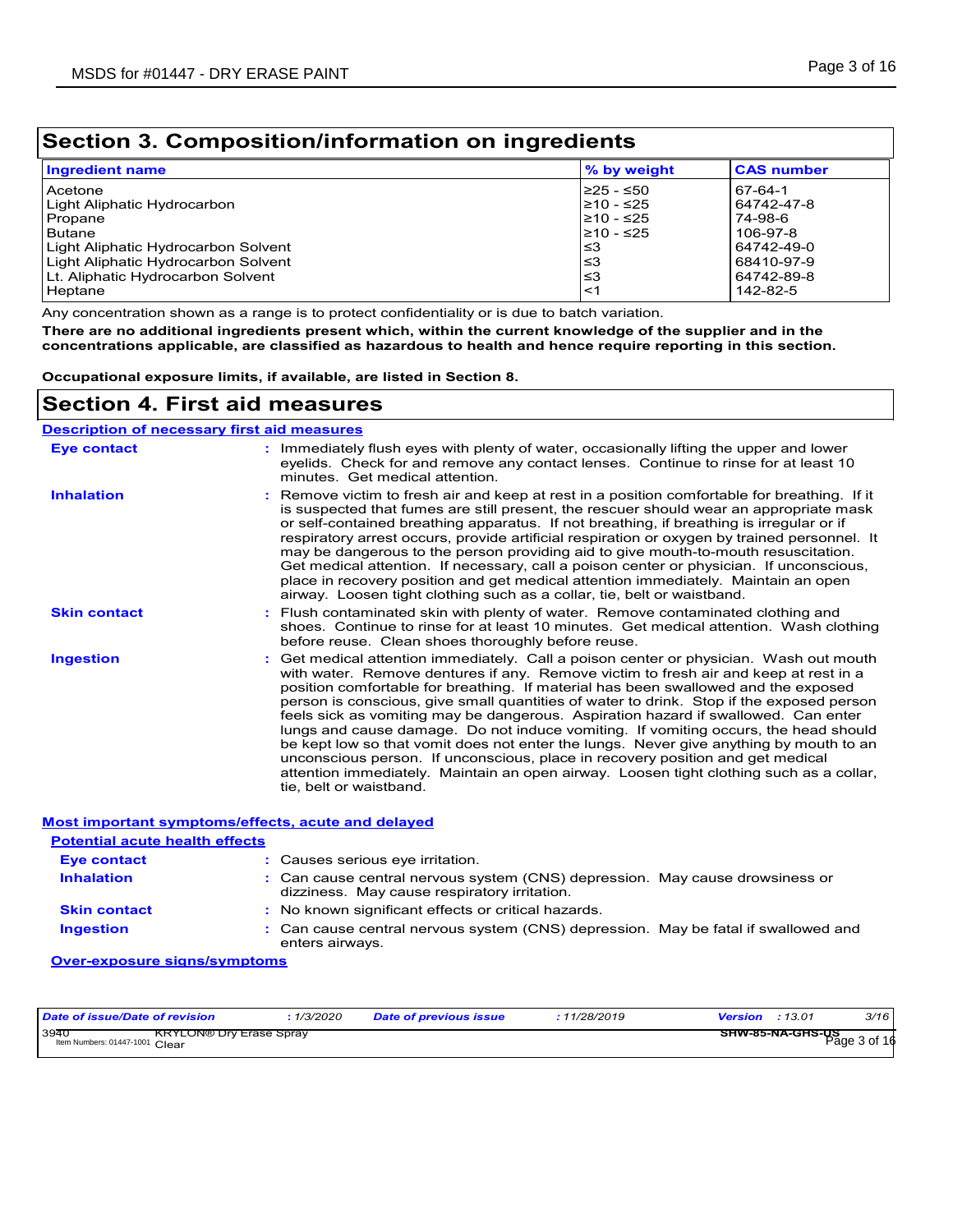### **Section 4. First aid measures**

| ection 4. First aid measures |  |  |
|------------------------------|--|--|
|                              |  |  |

| <b>Eye contact</b>  | : Adverse symptoms may include the following:<br>pain or irritation<br>watering<br>redness                                                                                                                                                                              |
|---------------------|-------------------------------------------------------------------------------------------------------------------------------------------------------------------------------------------------------------------------------------------------------------------------|
| <b>Inhalation</b>   | : Adverse symptoms may include the following:<br>respiratory tract irritation<br>coughing<br>nausea or vomiting<br>headache<br>drowsiness/fatigue<br>dizziness/vertigo<br>unconsciousness<br>reduced fetal weight<br>increase in fetal deaths<br>skeletal malformations |
| <b>Skin contact</b> | : Adverse symptoms may include the following:<br>reduced fetal weight<br>increase in fetal deaths<br>skeletal malformations                                                                                                                                             |
| <b>Ingestion</b>    | : Adverse symptoms may include the following:<br>nausea or vomiting<br>reduced fetal weight<br>increase in fetal deaths<br>skeletal malformations                                                                                                                       |

#### **Protection of first-aiders :** No action shall be taken involving any personal risk or without suitable training. If it is suspected that fumes are still present, the rescuer should wear an appropriate mask or self-contained breathing apparatus. It may be dangerous to the person providing aid to **Notes to physician :** Treat symptomatically. Contact poison treatment specialist immediately if large quantities have been ingested or inhaled. **Specific treatments :** No specific treatment. **Indication of immediate medical attention and special treatment needed, if necessary**

give mouth-to-mouth resuscitation.

**See toxicological information (Section 11)**

### **Section 5. Fire-fighting measures**

| : Use an extinguishing agent suitable for the surrounding fire.                                                                                                                                                                                                                                                                                                                                                                                     |
|-----------------------------------------------------------------------------------------------------------------------------------------------------------------------------------------------------------------------------------------------------------------------------------------------------------------------------------------------------------------------------------------------------------------------------------------------------|
| : None known                                                                                                                                                                                                                                                                                                                                                                                                                                        |
| Extremely flammable aerosol. Runoff to sewer may create fire or explosion hazard. In<br>a fire or if heated, a pressure increase will occur and the container may burst, with the<br>risk of a subsequent explosion. Gas may accumulate in low or confined areas or travel<br>a considerable distance to a source of ignition and flash back, causing fire or explosion.<br>Bursting aerosol containers may be propelled from a fire at high speed. |
| Decomposition products may include the following materials:<br>carbon dioxide<br>carbon monoxide                                                                                                                                                                                                                                                                                                                                                    |
|                                                                                                                                                                                                                                                                                                                                                                                                                                                     |

| Date of issue/Date of revision                                           | : 1/3/2020 | <b>Date of previous issue</b> | : 11/28/2019 | :13.01<br>Version | 4/16         |
|--------------------------------------------------------------------------|------------|-------------------------------|--------------|-------------------|--------------|
| 3940<br><b>KRYLON® Dry Erase Spray</b><br>Item Numbers: 01447-1001 Clear |            |                               |              | SHW-85-NA-GHS-US  | Page 4 of 16 |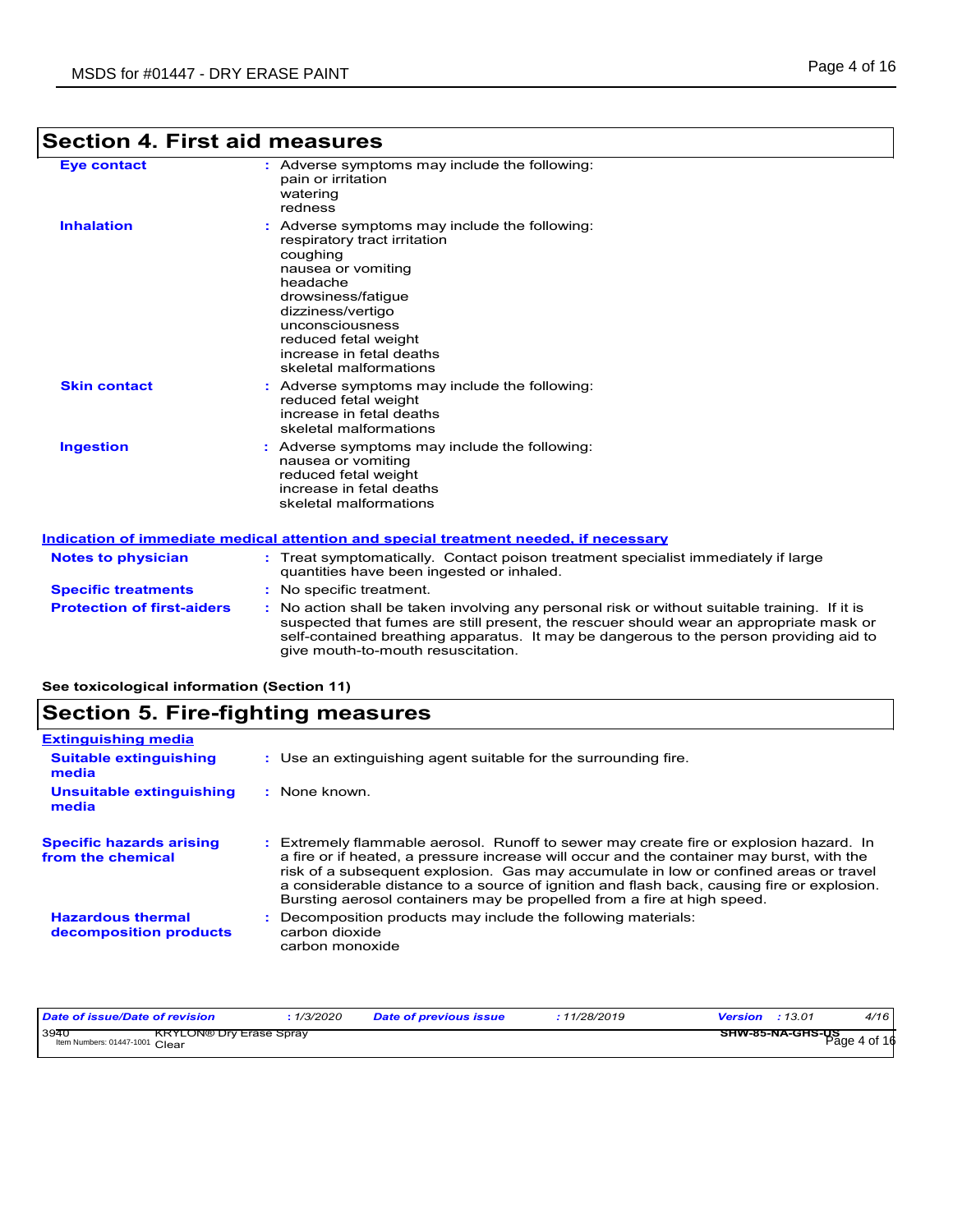### **Section 5. Fire-fighting measures**

| <b>Special protective actions</b><br>for fire-fighters   | : Promptly isolate the scene by removing all persons from the vicinity of the incident if<br>there is a fire. No action shall be taken involving any personal risk or without suitable<br>training. Move containers from fire area if this can be done without risk. Use water<br>spray to keep fire-exposed containers cool. |
|----------------------------------------------------------|-------------------------------------------------------------------------------------------------------------------------------------------------------------------------------------------------------------------------------------------------------------------------------------------------------------------------------|
| <b>Special protective</b><br>equipment for fire-fighters | : Fire-fighters should wear appropriate protective equipment and self-contained breathing<br>apparatus (SCBA) with a full face-piece operated in positive pressure mode.                                                                                                                                                      |

### **Section 6. Accidental release measures**

**Environmental precautions Personal precautions, protective equipment and emergency procedures** : Stop leak if without risk. Move containers from spill area. Use spark-proof tools and explosion-proof equipment. Approach release from upwind. Prevent entry into sewers, water courses, basements or confined areas. Wash spillages into an effluent treatment plant or proceed as follows. Contain and collect spillage with non-combustible, absorbent material e.g. sand, earth, vermiculite or diatomaceous earth and place in container for disposal according to local regulations (see Section 13). Dispose of via a licensed waste disposal contractor. Contaminated absorbent material may pose the same hazard as the spilled product. Note: see Section 1 for emergency contact information and Section 13 for waste disposal. **:** Avoid dispersal of spilled material and runoff and contact with soil, waterways, drains **:** No action shall be taken involving any personal risk or without suitable training. Evacuate surrounding areas. Keep unnecessary and unprotected personnel from entering. In the case of aerosols being ruptured, care should be taken due to the rapid escape of the pressurized contents and propellant. If a large number of containers are ruptured, treat as a bulk material spillage according to the instructions in the clean-up section. Do not touch or walk through spilled material. Shut off all ignition sources. No flares, smoking or flames in hazard area. Avoid breathing vapor or mist. Provide adequate ventilation. Wear appropriate respirator when ventilation is inadequate. Put on appropriate personal protective equipment. and sewers. Inform the relevant authorities if the product has caused environmental pollution (sewers, waterways, soil or air). **Large spill :** : Stop leak if without risk. Move containers from spill area. Use spark-proof tools and explosion-proof equipment. Dilute with water and mop up if water-soluble. Alternatively, or if water-insoluble, absorb with an inert dry material and place in an appropriate waste disposal container. Dispose of via a licensed waste disposal contractor. **Small spill : Methods and materials for containment and cleaning up For non-emergency personnel For emergency responders :** If specialized clothing is required to deal with the spillage, take note of any information in Section 8 on suitable and unsuitable materials. See also the information in "For nonemergency personnel".

### **Section 7. Handling and storage**

**Precautions for safe handling**

**Protective measures** : Put on appropriate personal protective equipment (see Section 8). Pressurized container: protect from sunlight and do not expose to temperatures exceeding 50°C. Do not pierce or burn, even after use. Avoid exposure - obtain special instructions before use. Avoid exposure during pregnancy. Do not handle until all safety precautions have been read and understood. Do not get in eyes or on skin or clothing. Do not breathe vapor or mist. Do not swallow. Avoid breathing gas. Use only with adequate ventilation. Wear appropriate respirator when ventilation is inadequate. Store and use away from heat, sparks, open flame or any other ignition source. Use explosion-proof electrical (ventilating, lighting and material handling) equipment. Use only non-sparking tools. Empty containers retain product residue and can be hazardous.

| Date of issue/Date of revision         |                                | 1/3/2020 | <b>Date of previous issue</b> | 11/28/2019 | Version | :13.01                  | 5/16         |
|----------------------------------------|--------------------------------|----------|-------------------------------|------------|---------|-------------------------|--------------|
| 3940<br>Item Numbers: 01447-1001 Clear | <b>KRYLON® Dry Erase Spray</b> |          |                               |            |         | <b>SHW-85-NA-GHS-US</b> | Page 5 of 16 |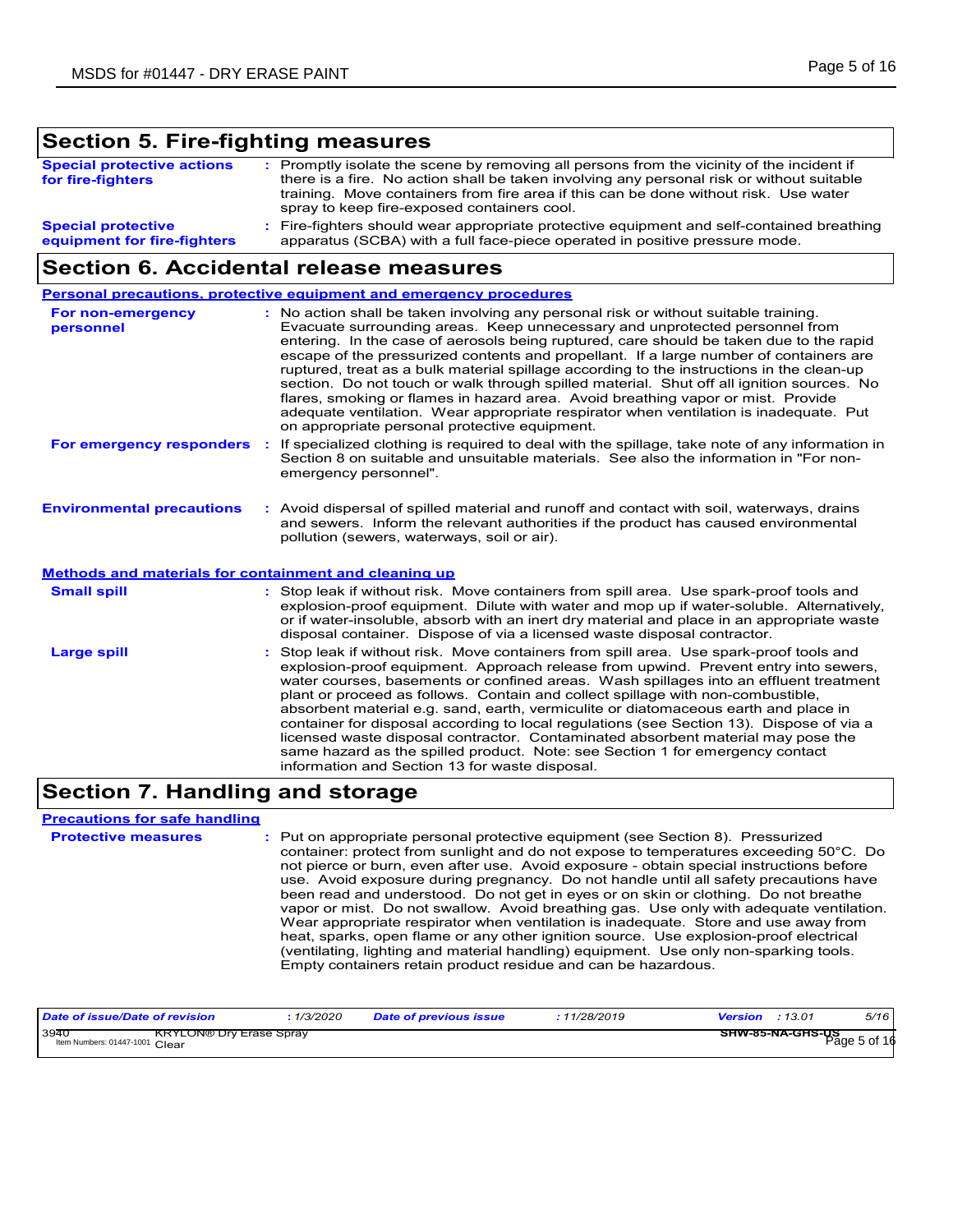## **Section 7. Handling and storage**

| <b>Advice on general</b><br>occupational hygiene                                 |    | : Eating, drinking and smoking should be prohibited in areas where this material is<br>handled, stored and processed. Workers should wash hands and face before eating,<br>drinking and smoking. Remove contaminated clothing and protective equipment before<br>entering eating areas. See also Section 8 for additional information on hygiene<br>measures.                                                      |
|----------------------------------------------------------------------------------|----|--------------------------------------------------------------------------------------------------------------------------------------------------------------------------------------------------------------------------------------------------------------------------------------------------------------------------------------------------------------------------------------------------------------------|
| <b>Conditions for safe storage,</b><br>including any<br><i>incompatibilities</i> | ÷. | Store in accordance with local regulations. Store away from direct sunlight in a dry, cool<br>and well-ventilated area, away from incompatible materials (see Section 10) and food<br>and drink. Protect from sunlight. Store locked up. Eliminate all ignition sources. Use<br>appropriate containment to avoid environmental contamination. See Section 10 for<br>incompatible materials before handling or use. |

### **Section 8. Exposure controls/personal protection**

#### **Control parameters**

### **Occupational exposure limits (OSHA United States)**

| <b>Ingredient name</b>                                                                                                     | CAS#                                               | <b>Exposure limits</b>                                                                                                                                                                                                                                                                                        |
|----------------------------------------------------------------------------------------------------------------------------|----------------------------------------------------|---------------------------------------------------------------------------------------------------------------------------------------------------------------------------------------------------------------------------------------------------------------------------------------------------------------|
| Acetone                                                                                                                    | $67 - 64 - 1$                                      | ACGIH TLV (United States, 3/2019).<br>TWA: 250 ppm 8 hours.<br>STEL: 500 ppm 15 minutes.<br>NIOSH REL (United States, 10/2016).<br>TWA: 250 ppm 10 hours.<br>TWA: 590 mg/m <sup>3</sup> 10 hours.<br>OSHA PEL (United States, 5/2018).<br>TWA: 1000 ppm 8 hours.<br>TWA: $2400 \text{ mg/m}^3$ 8 hours.       |
| Light Aliphatic Hydrocarbon                                                                                                | 64742-47-8                                         | ACGIH TLV (United States, 3/2019).<br>Absorbed through skin.<br>TWA: 200 mg/m <sup>3</sup> , (as total hydrocarbon<br>vapor) 8 hours.                                                                                                                                                                         |
| Propane                                                                                                                    | 74-98-6                                            | NIOSH REL (United States, 10/2016).<br>TWA: 1000 ppm 10 hours.<br>TWA: 1800 mg/m <sup>3</sup> 10 hours.<br>OSHA PEL (United States, 5/2018).<br>TWA: 1000 ppm 8 hours.<br>TWA: $1800 \text{ mg/m}^3$ 8 hours.<br>ACGIH TLV (United States, 3/2019). Oxygen<br>Depletion [Asphyxiant]. Explosive potential.    |
| <b>Butane</b>                                                                                                              | 106-97-8                                           | NIOSH REL (United States, 10/2016).<br>TWA: 800 ppm 10 hours.<br>TWA: 1900 mg/m <sup>3</sup> 10 hours.<br>ACGIH TLV (United States, 3/2019).<br><b>Explosive potential.</b><br>STEL: 1000 ppm 15 minutes.                                                                                                     |
| Light Aliphatic Hydrocarbon Solvent<br>Light Aliphatic Hydrocarbon Solvent<br>Lt. Aliphatic Hydrocarbon Solvent<br>Heptane | 64742-49-0<br>68410-97-9<br>64742-89-8<br>142-82-5 | None.<br>None.<br>None.<br>ACGIH TLV (United States, 3/2019).<br>TWA: 400 ppm 8 hours.<br>TWA: $1640 \text{ mg/m}^3$ 8 hours<br>STEL: 500 ppm 15 minutes.<br>STEL: 2050 mg/m <sup>3</sup> 15 minutes.<br>NIOSH REL (United States, 10/2016).<br>TWA: 85 ppm 10 hours.<br>TWA: 350 mg/m <sup>3</sup> 10 hours. |
| <b>Date of issue/Date of revision</b><br>: 1/3/2020                                                                        | <b>Date of previous issue</b>                      | 6/16<br><b>Version</b> : 13.01<br>: 11/28/2019                                                                                                                                                                                                                                                                |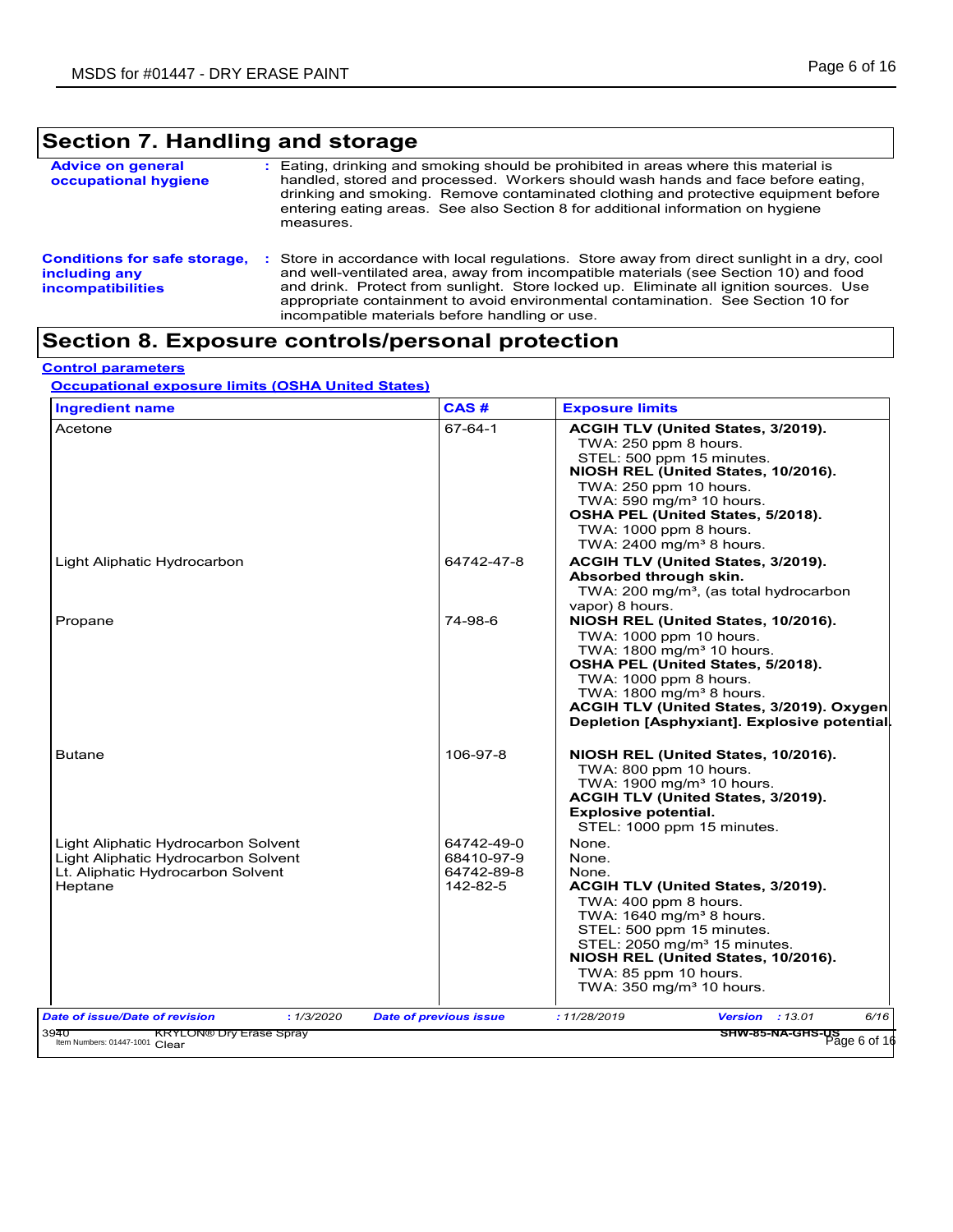## **Section 8. Exposure controls/personal protection**

|  | CEIL: 440 ppm 15 minutes.               |
|--|-----------------------------------------|
|  | CEIL: $1800 \text{ mg/m}^3$ 15 minutes. |
|  | OSHA PEL (United States, 5/2018).       |
|  | TWA: 500 ppm 8 hours.                   |
|  | TWA: $2000 \text{ mg/m}^3$ 8 hours.     |
|  |                                         |

### **Occupational exposure limits (Canada)**

| <b>Ingredient name</b>                            | CAS#                          | <b>Exposure limits</b>                                                                                                                                                                                                                                                                                                                                                                                                                                                                                                                                                                                                                                                                                                                     |
|---------------------------------------------------|-------------------------------|--------------------------------------------------------------------------------------------------------------------------------------------------------------------------------------------------------------------------------------------------------------------------------------------------------------------------------------------------------------------------------------------------------------------------------------------------------------------------------------------------------------------------------------------------------------------------------------------------------------------------------------------------------------------------------------------------------------------------------------------|
| Acetone                                           | 67-64-1                       | CA Alberta Provincial (Canada, 6/2018).<br>8 hrs OEL: 1200 mg/m <sup>3</sup> 8 hours.<br>15 min OEL: 1800 mg/m <sup>3</sup> 15 minutes.<br>8 hrs OEL: 500 ppm 8 hours.<br>15 min OEL: 750 ppm 15 minutes.<br><b>CA British Columbia Provincial (Canada,</b><br>5/2019).<br>TWA: 250 ppm 8 hours.<br>STEL: 500 ppm 15 minutes.<br>CA Ontario Provincial (Canada, 1/2018).<br>TWA: 250 ppm 8 hours.<br>STEL: 500 ppm 15 minutes.<br>CA Quebec Provincial (Canada, 1/2014).<br>TWAEV: 500 ppm 8 hours.<br>TWAEV: 1190 mg/m <sup>3</sup> 8 hours.<br>STEV: 1000 ppm 15 minutes.<br>STEV: 2380 mg/m <sup>3</sup> 15 minutes.<br><b>CA Saskatchewan Provincial (Canada,</b><br>$7/2013$ ).<br>STEL: 750 ppm 15 minutes.<br>TWA: 500 ppm 8 hours. |
| Petroleum refining, hydrotreated light distillate | 64742-47-8                    | <b>CA British Columbia Provincial (Canada,</b><br>5/2019). Absorbed through skin.<br>TWA: 200 mg/m <sup>3</sup> , (as total hydrocarbon<br>vapour) 8 hours.<br>CA Alberta Provincial (Canada, 6/2018).<br>Absorbed through skin.<br>8 hrs OEL: 200 mg/m <sup>3</sup> , (as total hydrocarbon<br>vapour) 8 hours.<br>CA Ontario Provincial (Canada, 1/2018).<br>Absorbed through skin.<br>TWA: 200 mg/m <sup>3</sup> , (as total hydrocarbon<br>vapour) 8 hours.                                                                                                                                                                                                                                                                            |
| Normal propane                                    | 74-98-6                       | CA Alberta Provincial (Canada, 6/2018).<br>8 hrs OEL: 1000 ppm 8 hours.<br>CA Quebec Provincial (Canada, 1/2014).<br>TWAEV: 1000 ppm 8 hours.<br>TWAEV: 1800 mg/m <sup>3</sup> 8 hours.<br>CA Ontario Provincial (Canada, 1/2018).<br>TWA: 1000 ppm 8 hours.<br><b>CA Saskatchewan Provincial (Canada,</b><br>7/2013).<br>STEL: 1250 ppm 15 minutes.<br>TWA: 1000 ppm 8 hours.<br><b>CA British Columbia Provincial (Canada,</b><br>5/2019). Oxygen Depletion [Asphyxiant].<br><b>Explosive potential.</b>                                                                                                                                                                                                                                 |
| <b>Butane</b>                                     | 106-97-8                      | CA Alberta Provincial (Canada, 6/2018).                                                                                                                                                                                                                                                                                                                                                                                                                                                                                                                                                                                                                                                                                                    |
| Date of issue/Date of revision<br>: 1/3/2020      | <b>Date of previous issue</b> | 7/16<br>: 11/28/2019<br><b>Version</b> : 13.01                                                                                                                                                                                                                                                                                                                                                                                                                                                                                                                                                                                                                                                                                             |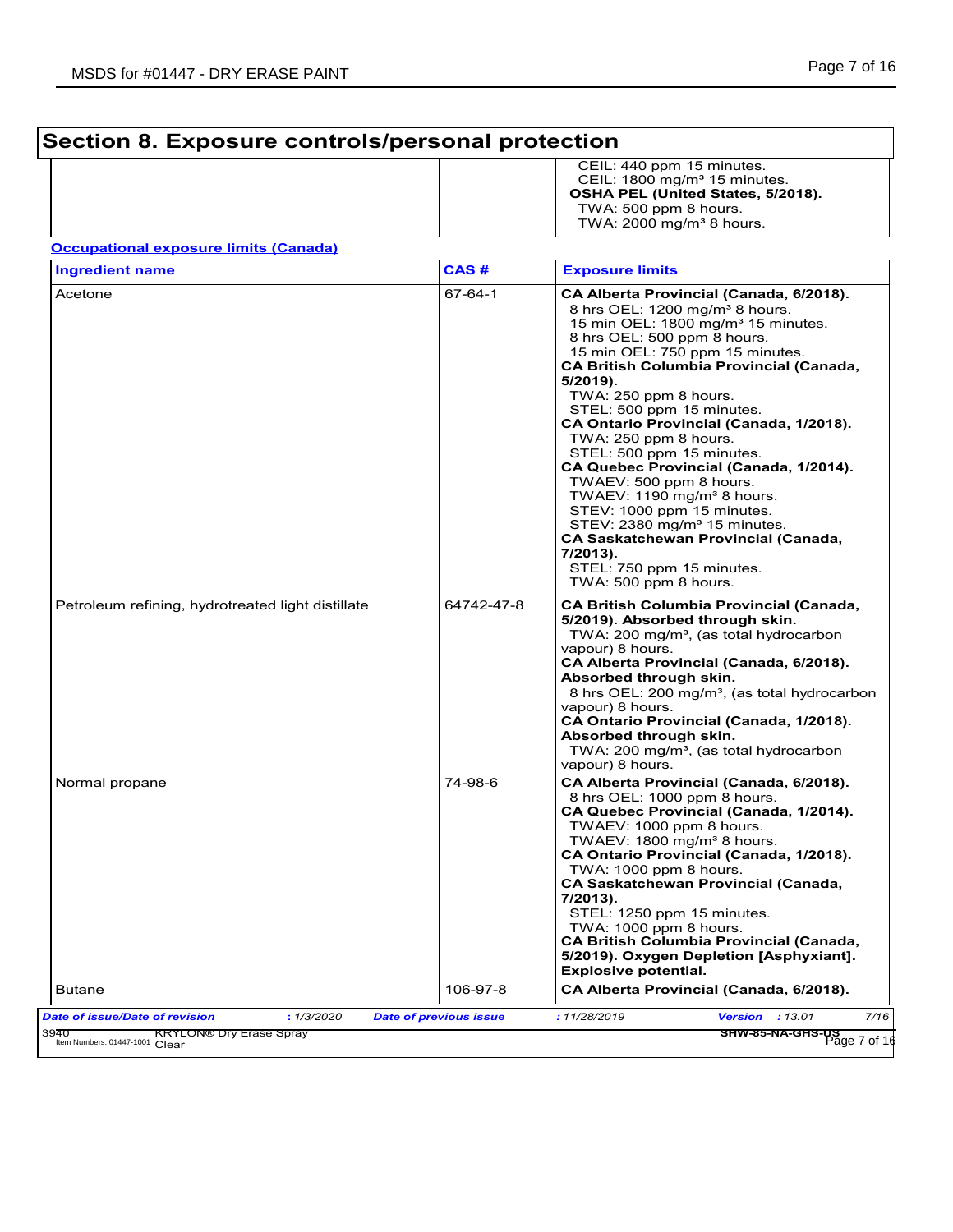## **Section 8. Exposure controls/personal protection**

| 8 hrs OEL: 1000 ppm 8 hours.<br>CA Quebec Provincial (Canada, 1/2014).<br>TWAEV: 800 ppm 8 hours.<br>TWAEV: 1900 mg/m <sup>3</sup> 8 hours.<br>CA Ontario Provincial (Canada, 1/2018).<br>TWA: 800 ppm 8 hours.<br><b>CA Saskatchewan Provincial (Canada,</b><br>7/2013).<br>STEL: 1250 ppm 15 minutes.<br>TWA: 1000 ppm 8 hours.<br><b>CA British Columbia Provincial (Canada,</b><br>5/2019). Explosive potential. |
|----------------------------------------------------------------------------------------------------------------------------------------------------------------------------------------------------------------------------------------------------------------------------------------------------------------------------------------------------------------------------------------------------------------------|
| STEL: 1000 ppm 15 minutes.                                                                                                                                                                                                                                                                                                                                                                                           |

#### **Occupational exposure limits (Mexico)**

|                             | CAS#       | <b>Exposure limits</b>                                                                                                                |
|-----------------------------|------------|---------------------------------------------------------------------------------------------------------------------------------------|
| Acetone                     | 67-64-1    | NOM-010-STPS-2014 (Mexico, 4/2016).<br>TWA: 500 ppm 8 hours.<br>STEL: 750 ppm 15 minutes.                                             |
| Light Aliphatic Hydrocarbon | 64742-47-8 | ACGIH TLV (United States, 3/2019).<br>Absorbed through skin.<br>TWA: 200 mg/m <sup>3</sup> , (as total hydrocarbon<br>vapor) 8 hours. |
| Propane                     | 74-98-6    | NOM-010-STPS-2014 (Mexico, 4/2016).<br>TWA: $1000$ ppm 8 hours.                                                                       |
| <b>Butane</b>               | 106-97-8   | NOM-010-STPS-2014 (Mexico, 4/2016).<br>TWA: $1000$ ppm 8 hours.                                                                       |

| <b>Appropriate engineering</b><br>controls<br><b>Environmental exposure</b> |            | ventilation equipment. |                                                | : Use only with adequate ventilation. Use process enclosures, local exhaust ventilation or<br>other engineering controls to keep worker exposure to airborne contaminants below any<br>recommended or statutory limits. The engineering controls also need to keep gas,<br>vapor or dust concentrations below any lower explosive limits. Use explosion-proof                                                                                                                                                                                                                                                          |  |                                  |      |
|-----------------------------------------------------------------------------|------------|------------------------|------------------------------------------------|------------------------------------------------------------------------------------------------------------------------------------------------------------------------------------------------------------------------------------------------------------------------------------------------------------------------------------------------------------------------------------------------------------------------------------------------------------------------------------------------------------------------------------------------------------------------------------------------------------------------|--|----------------------------------|------|
| controls                                                                    |            |                        |                                                | : Emissions from ventilation or work process equipment should be checked to ensure<br>they comply with the requirements of environmental protection legislation. In some<br>cases, fume scrubbers, filters or engineering modifications to the process equipment<br>will be necessary to reduce emissions to acceptable levels.                                                                                                                                                                                                                                                                                        |  |                                  |      |
| <b>Individual protection measures</b>                                       |            |                        |                                                |                                                                                                                                                                                                                                                                                                                                                                                                                                                                                                                                                                                                                        |  |                                  |      |
| <b>Hygiene measures</b>                                                     |            |                        | showers are close to the workstation location. | : Wash hands, forearms and face thoroughly after handling chemical products, before<br>eating, smoking and using the lavatory and at the end of the working period.<br>Appropriate techniques should be used to remove potentially contaminated clothing.<br>Wash contaminated clothing before reusing. Ensure that eyewash stations and safety                                                                                                                                                                                                                                                                        |  |                                  |      |
| <b>Eye/face protection</b>                                                  |            |                        |                                                | : Safety eyewear complying with an approved standard should be used when a risk<br>assessment indicates this is necessary to avoid exposure to liquid splashes, mists,<br>gases or dusts. If contact is possible, the following protection should be worn, unless<br>the assessment indicates a higher degree of protection: chemical splash goggles.                                                                                                                                                                                                                                                                  |  |                                  |      |
| <b>Skin protection</b>                                                      |            |                        |                                                |                                                                                                                                                                                                                                                                                                                                                                                                                                                                                                                                                                                                                        |  |                                  |      |
| <b>Hand protection</b>                                                      |            |                        |                                                | : Chemical-resistant, impervious gloves complying with an approved standard should be<br>worn at all times when handling chemical products if a risk assessment indicates this is<br>necessary. Considering the parameters specified by the glove manufacturer, check<br>during use that the gloves are still retaining their protective properties. It should be<br>noted that the time to breakthrough for any glove material may be different for different<br>glove manufacturers. In the case of mixtures, consisting of several substances, the<br>protection time of the gloves cannot be accurately estimated. |  |                                  |      |
| <b>Date of issue/Date of revision</b>                                       | : 1/3/2020 |                        | <b>Date of previous issue</b>                  | : 11/28/2019                                                                                                                                                                                                                                                                                                                                                                                                                                                                                                                                                                                                           |  | <b>Version</b> : 13.01           | 8/16 |
| 3940<br><b>KRYLON® Dry Erase Spray</b><br>Item Numbers: 01447-1001 Clear    |            |                        |                                                |                                                                                                                                                                                                                                                                                                                                                                                                                                                                                                                                                                                                                        |  | SHW-85-NA-GHS-US<br>Page 8 of 16 |      |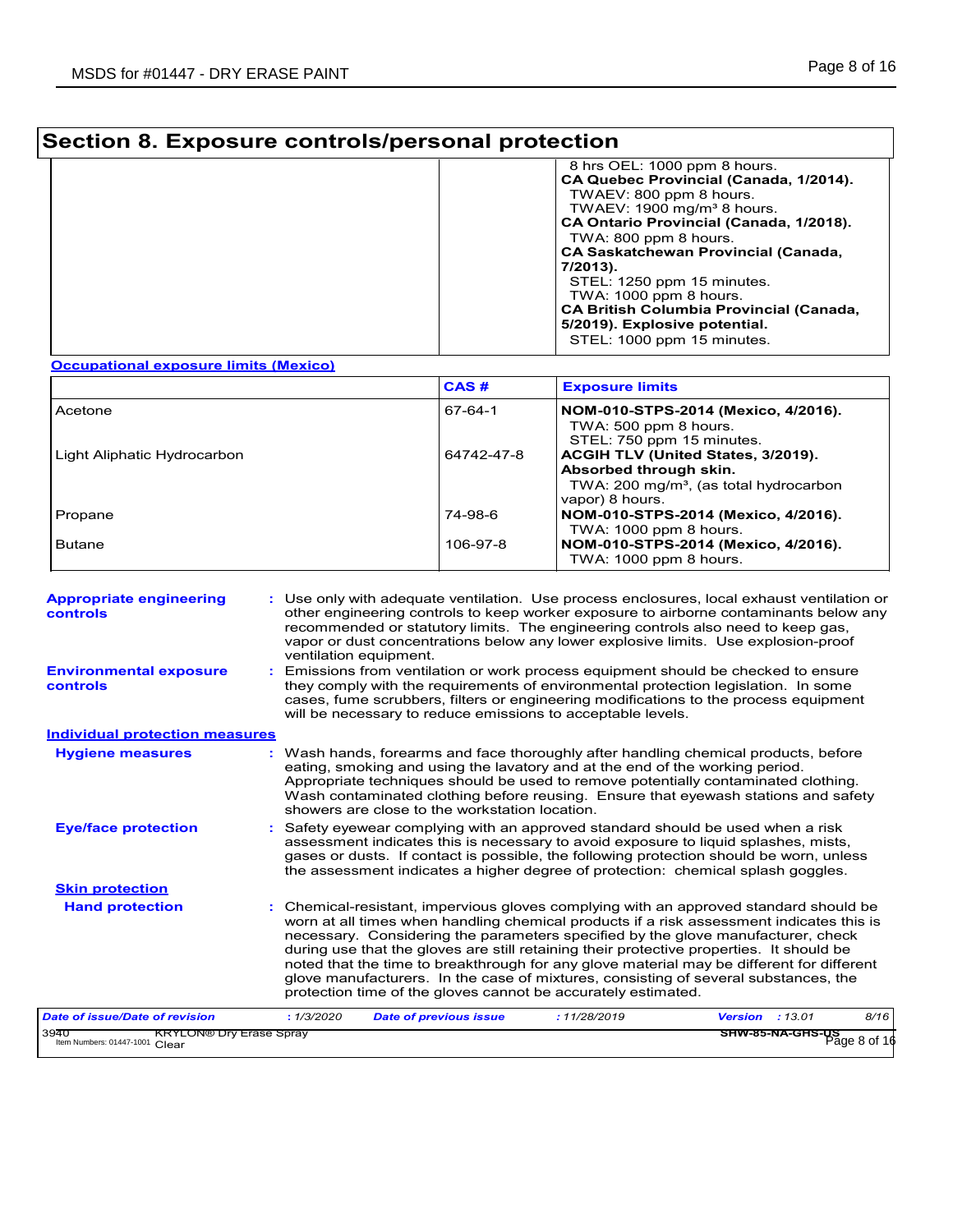## **Section 8. Exposure controls/personal protection**

| <b>Body protection</b>        | : Personal protective equipment for the body should be selected based on the task being<br>performed and the risks involved and should be approved by a specialist before<br>handling this product. When there is a risk of ignition from static electricity, wear anti-<br>static protective clothing. For the greatest protection from static discharges, clothing<br>should include anti-static overalls, boots and gloves. |
|-------------------------------|--------------------------------------------------------------------------------------------------------------------------------------------------------------------------------------------------------------------------------------------------------------------------------------------------------------------------------------------------------------------------------------------------------------------------------|
| <b>Other skin protection</b>  | Appropriate footwear and any additional skin protection measures should be selected<br>based on the task being performed and the risks involved and should be approved by a<br>specialist before handling this product.                                                                                                                                                                                                        |
| <b>Respiratory protection</b> | Based on the hazard and potential for exposure, select a respirator that meets the<br>appropriate standard or certification. Respirators must be used according to a<br>respiratory protection program to ensure proper fitting, training, and other important<br>aspects of use.                                                                                                                                              |

## **Section 9. Physical and chemical properties**

| <b>Appearance</b>                                   |                                                                                              |
|-----------------------------------------------------|----------------------------------------------------------------------------------------------|
| <b>Physical state</b>                               | : Liquid.                                                                                    |
| <b>Color</b>                                        | : Clear.                                                                                     |
| Odor                                                | : Not available.                                                                             |
| <b>Odor threshold</b>                               | : Not available.                                                                             |
| pH                                                  | : 7                                                                                          |
| <b>Melting point/freezing point</b>                 | : Not available.                                                                             |
| <b>Boiling point/boiling range</b>                  | : Not available.                                                                             |
| <b>Flash point</b>                                  | : Closed cup: -29 $^{\circ}$ C (-20.2 $^{\circ}$ F) [Pensky-Martens Closed Cup]              |
| <b>Evaporation rate</b>                             | $: 5.6$ (butyl acetate = 1)                                                                  |
| <b>Flammability (solid, gas)</b>                    | : Not available.                                                                             |
| Lower and upper explosive<br>(flammable) limits     | : Lower: 0.9%<br>Upper: 12.8%                                                                |
| <b>Vapor pressure</b>                               | : 101.3 kPa (760 mm Hg) [at 20 $^{\circ}$ C]                                                 |
| <b>Vapor density</b>                                | : $1.55$ [Air = 1]                                                                           |
| <b>Relative density</b>                             | : 0.7                                                                                        |
| <b>Solubility</b>                                   | $:$ Not available.                                                                           |
| <b>Partition coefficient: n-</b><br>octanol/water   | : Not available.                                                                             |
| <b>Auto-ignition temperature</b>                    | : Not available.                                                                             |
| <b>Decomposition temperature</b>                    | : Not available.                                                                             |
| <b>Viscosity</b>                                    | Kinematic (40°C (104°F)): <0.205 cm <sup>2</sup> /s (<20.5 cSt)                              |
| <b>Molecular weight</b>                             | Not applicable.                                                                              |
| <b>Aerosol product</b>                              |                                                                                              |
| <b>Type of aerosol</b>                              | : Spray                                                                                      |
| <b>Heat of combustion</b>                           | : 32.281 kJ/q                                                                                |
| <b>Section 10. Stability and reactivity</b>         |                                                                                              |
| <b>Reactivity</b>                                   | : No specific test data related to reactivity available for this product or its ingredients. |
| <b>Chemical stability</b>                           | : The product is stable.                                                                     |
| <b>Possibility of hazardous</b><br><b>reactions</b> | : Under normal conditions of storage and use, hazardous reactions will not occur.            |

| Date of issue/Date of revision                                           | 1/3/2020 | <b>Date of previous issue</b> | : 11/28/2019 | <b>Version</b> : 13.01 | 9/16         |
|--------------------------------------------------------------------------|----------|-------------------------------|--------------|------------------------|--------------|
| 3940<br><b>KRYLON® Dry Erase Spray</b><br>Item Numbers: 01447-1001 Clear |          |                               |              | SHW-85-NA-GHS-US       | Page 9 of 16 |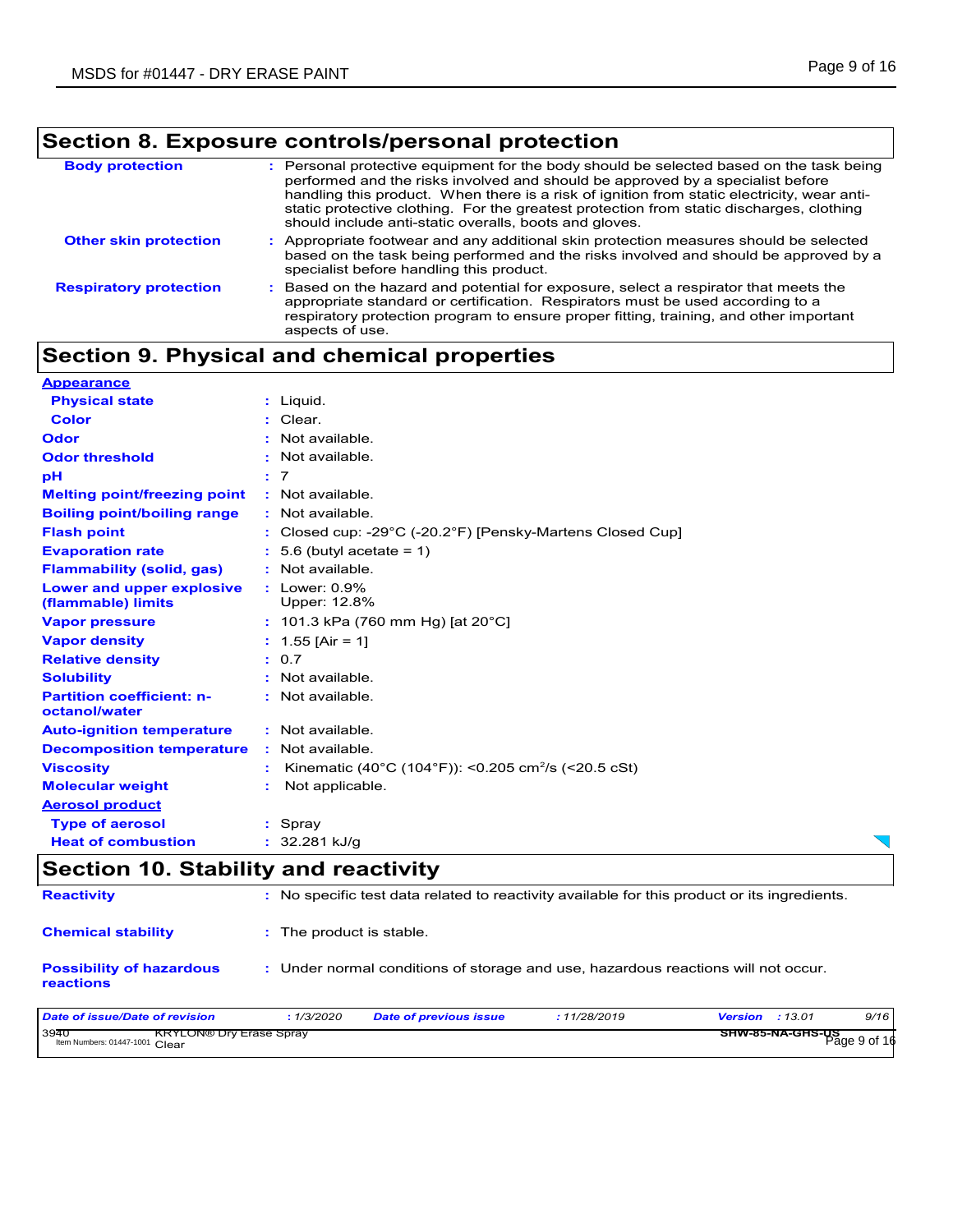### **Section 10. Stability and reactivity**

| <b>Conditions to avoid</b> | : Avoid all possible sources of ignition (spark or flame). |
|----------------------------|------------------------------------------------------------|
|                            |                                                            |

| Incompatible materials         | No specific data.                                                                   |
|--------------------------------|-------------------------------------------------------------------------------------|
| <b>Hazardous decomposition</b> | Under normal conditions of storage and use, hazardous decomposition products should |
| products                       | not be produced.                                                                    |

### **Section 11. Toxicological information**

#### **Information on toxicological effects**

#### **Acute toxicity**

| <b>Product/ingredient name</b> | <b>Result</b>         | <b>Species</b> | <b>Dose</b>                | <b>Exposure</b> |
|--------------------------------|-----------------------|----------------|----------------------------|-----------------|
| Acetone                        | LD50 Oral             | Rat            | 5800 mg/kg                 |                 |
| <b>Butane</b>                  | LC50 Inhalation Vapor | Rat            | $658000 \,\mathrm{mg/m^3}$ | 4 hours         |
| Light Aliphatic Hydrocarbon    | LD50 Oral             | Rat            | 5.17 g/kg                  |                 |
| Solvent                        |                       |                |                            |                 |
| Heptane                        | ILC50 Inhalation Gas. | Rat            | 48000 ppm                  | 4 hours         |
|                                | LC50 Inhalation Vapor | Rat            | $103$ g/m <sup>3</sup>     | 4 hours         |

**Irritation/Corrosion**

| <b>Product/ingredient name</b> | <b>Result</b>            | <b>Species</b> | <b>Score</b> | <b>Exposure</b> | <b>Observation</b>       |
|--------------------------------|--------------------------|----------------|--------------|-----------------|--------------------------|
| Acetone                        | Eyes - Mild irritant     | Human          |              | 186300 ppm      |                          |
|                                | Eyes - Mild irritant     | Rabbit         |              | 10 UI           |                          |
|                                | Eyes - Moderate irritant | Rabbit         |              | 24 hours 20     | $\overline{\phantom{0}}$ |
|                                |                          |                |              | mg              |                          |
|                                | Eyes - Severe irritant   | Rabbit         |              | 20 mg           |                          |
|                                | Skin - Mild irritant     | Rabbit         |              | 24 hours 500    |                          |
|                                |                          |                |              | mg              |                          |
|                                | Skin - Mild irritant     | Rabbit         |              | 395 mg          | $\overline{\phantom{0}}$ |

### **Sensitization**

Not available.

#### **Mutagenicity**

Not available.

#### **Carcinogenicity**

Not available.

#### **Reproductive toxicity** Not available.

**Teratogenicity**

Not available.

**Specific target organ toxicity (single exposure)**

| Date of issue/Date of revision         |                                | 1/3/2020 | <b>Date of previous issue</b> | :11/28/2019 | <b>Version</b> : 13.01 |                                          | 10/16 |
|----------------------------------------|--------------------------------|----------|-------------------------------|-------------|------------------------|------------------------------------------|-------|
| 3940<br>Item Numbers: 01447-1001 Clear | <b>KRYLON® Dry Erase Spray</b> |          |                               |             |                        | <b>SHW-85-NA-GHS-US</b><br>Page 10 of 16 |       |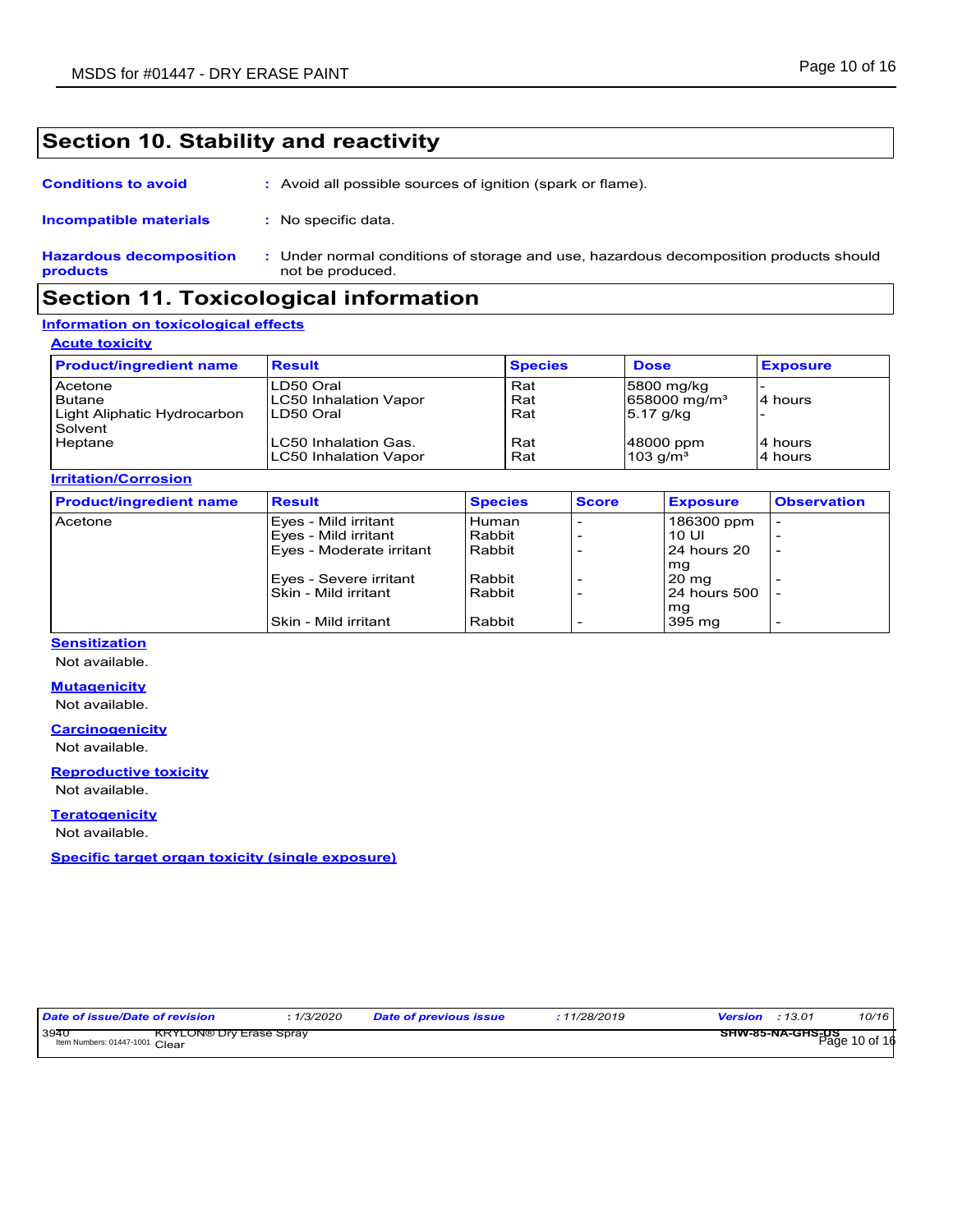## **Section 11. Toxicological information**

| <b>Name</b>                         | Category                 | <b>Route of</b><br>exposure        | <b>Target organs</b>                  |
|-------------------------------------|--------------------------|------------------------------------|---------------------------------------|
| Acetone                             | Category 3<br>Category 3 | Not applicable.<br>Not applicable. | Narcotic effects<br>Respiratory tract |
|                                     |                          |                                    | irritation                            |
| Light Aliphatic Hydrocarbon         | Category 3               | Not applicable.                    | Narcotic effects                      |
|                                     | Category 3               | Not applicable.                    | Respiratory tract<br>irritation       |
| Propane                             | Category 3               | Not applicable.                    | Narcotic effects                      |
|                                     | Category 3               | Not applicable.                    | Respiratory tract<br>irritation       |
| <b>Butane</b>                       | Category 3               | Not applicable.                    | Narcotic effects                      |
|                                     | Category 3               | Not applicable.                    | Respiratory tract<br>irritation       |
| Light Aliphatic Hydrocarbon Solvent | Category 3               | Not applicable.                    | Narcotic effects                      |
|                                     | Category 3               | Not applicable.                    | Respiratory tract<br>irritation       |
| Light Aliphatic Hydrocarbon Solvent | Category 3               | Not applicable.                    | Narcotic effects                      |
|                                     | Category 3               | Not applicable.                    | Respiratory tract<br>irritation       |
| Lt. Aliphatic Hydrocarbon Solvent   | Category 3               | Not applicable.                    | Narcotic effects                      |
|                                     | Category 3               | Not applicable.                    | Respiratory tract<br>irritation       |
| Heptane                             | Category 3               | Not applicable.                    | Narcotic effects                      |
|                                     | Category 3               | Not applicable.                    | Respiratory tract<br>irritation       |

### **Specific target organ toxicity (repeated exposure)**

| <b>Name</b>                         | <b>Category</b> | <b>Route of</b><br>exposure | <b>Target organs</b> |
|-------------------------------------|-----------------|-----------------------------|----------------------|
| Acetone                             | Category 2      | Not determined              | Not determined       |
| Light Aliphatic Hydrocarbon         | Category 2      | Not determined              | Not determined       |
| Propane                             | Category 2      | Not determined              | Not determined       |
| <b>Butane</b>                       | Category 2      | Not determined              | Not determined       |
| Light Aliphatic Hydrocarbon Solvent | Category 2      | Not determined              | Not determined       |
| Light Aliphatic Hydrocarbon Solvent | Category 2      | Not determined              | Not determined       |
| Lt. Aliphatic Hydrocarbon Solvent   | Category 2      | Not determined              | Not determined       |
| Heptane                             | Category 2      | Not determined              | Not determined       |

#### **Aspiration hazard**

| <b>Name</b>                         | <b>Result</b>                         |
|-------------------------------------|---------------------------------------|
| Light Aliphatic Hydrocarbon         | <b>ASPIRATION HAZARD - Category 1</b> |
| Propane                             | <b>ASPIRATION HAZARD - Category 1</b> |
| Butane                              | <b>ASPIRATION HAZARD - Category 1</b> |
| Light Aliphatic Hydrocarbon Solvent | <b>ASPIRATION HAZARD - Category 1</b> |
| Light Aliphatic Hydrocarbon Solvent | <b>ASPIRATION HAZARD - Category 1</b> |
| Lt. Aliphatic Hydrocarbon Solvent   | <b>ASPIRATION HAZARD - Category 1</b> |
| Heptane                             | <b>ASPIRATION HAZARD - Category 1</b> |

#### **Information on the likely routes of exposure :** Not available.

### **Potential acute health effects**

| <b>Eye contact</b> |
|--------------------|
| وممثلهما وماميل    |

**:** Causes serious eye irritation.

**Inhalation :** Can cause central nervous system (CNS) depression. May cause drowsiness or dizziness. May cause respiratory irritation.

| Date of issue/Date of revision         |                                | 1/3/2020 | <b>Date of previous issue</b> | .11/28/2019 | Version | :13.01                   | 11/16    |
|----------------------------------------|--------------------------------|----------|-------------------------------|-------------|---------|--------------------------|----------|
| 3940<br>Item Numbers: 01447-1001 Clear | <b>KRYLON® Dry Erase Spray</b> |          |                               |             |         | SHW-85-NA-GHS-US<br>Page | 11 of 16 |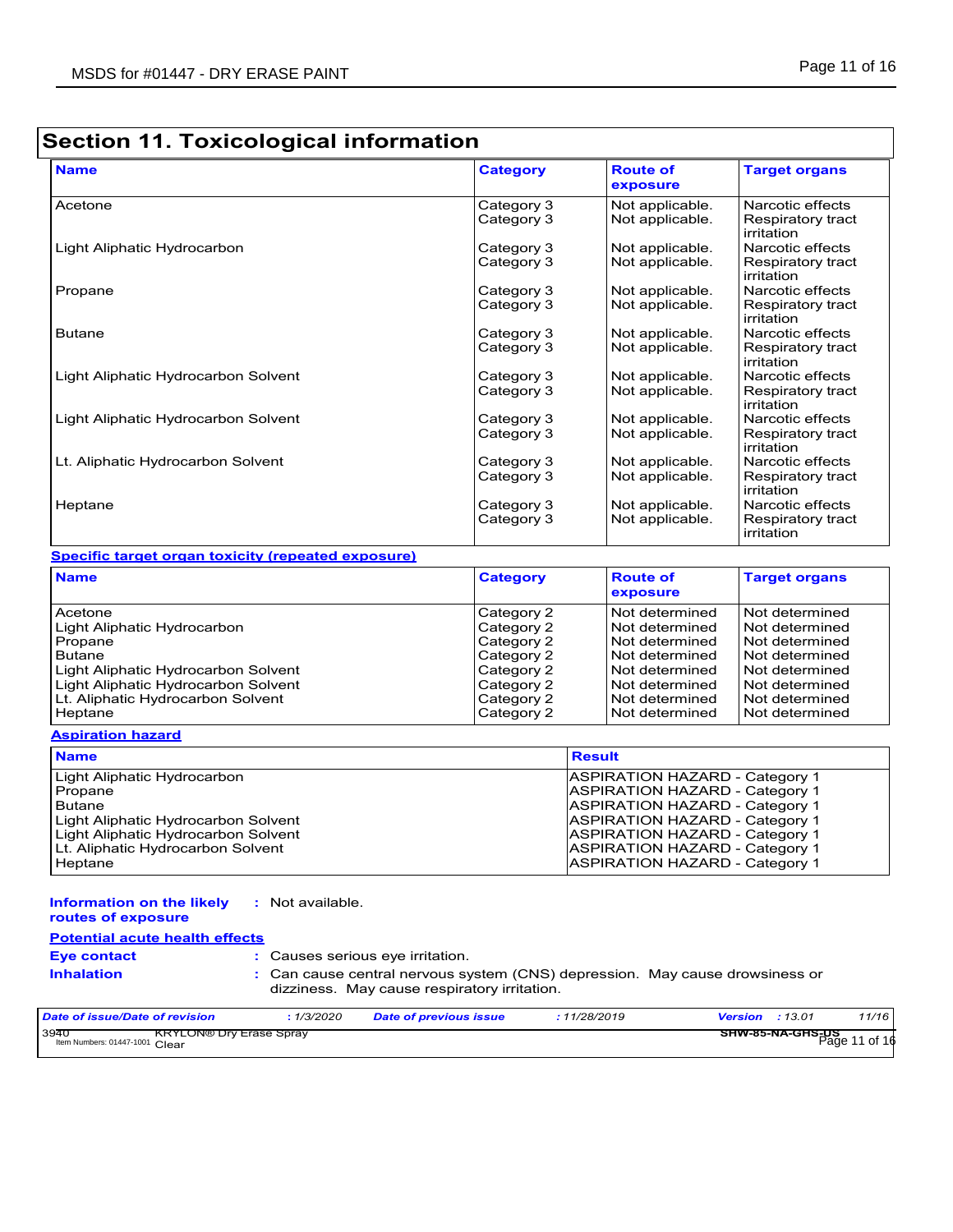| <b>Skin contact</b>                                                                                                                                                                                                                                                                            | : No known significant effects or critical hazards.                                                                                                                                                                                                                     |
|------------------------------------------------------------------------------------------------------------------------------------------------------------------------------------------------------------------------------------------------------------------------------------------------|-------------------------------------------------------------------------------------------------------------------------------------------------------------------------------------------------------------------------------------------------------------------------|
| <b>Ingestion</b>                                                                                                                                                                                                                                                                               | : Can cause central nervous system (CNS) depression. May be fatal if swallowed and                                                                                                                                                                                      |
|                                                                                                                                                                                                                                                                                                | enters airways.                                                                                                                                                                                                                                                         |
|                                                                                                                                                                                                                                                                                                | <u>Symptoms related to the physical, chemical and toxicological characteristics</u>                                                                                                                                                                                     |
| <b>Eye contact</b>                                                                                                                                                                                                                                                                             | : Adverse symptoms may include the following:<br>pain or irritation<br>watering<br>redness                                                                                                                                                                              |
| <b>Inhalation</b>                                                                                                                                                                                                                                                                              | : Adverse symptoms may include the following:<br>respiratory tract irritation<br>coughing<br>nausea or vomiting<br>headache<br>drowsiness/fatigue<br>dizziness/vertigo<br>unconsciousness<br>reduced fetal weight<br>increase in fetal deaths<br>skeletal malformations |
| <b>Skin contact</b>                                                                                                                                                                                                                                                                            | Adverse symptoms may include the following:<br>reduced fetal weight<br>increase in fetal deaths<br>skeletal malformations                                                                                                                                               |
| <b>Ingestion</b>                                                                                                                                                                                                                                                                               | Adverse symptoms may include the following:<br>nausea or vomiting<br>reduced fetal weight<br>increase in fetal deaths<br>skeletal malformations                                                                                                                         |
|                                                                                                                                                                                                                                                                                                | Delayed and immediate effects and also chronic effects from short and long term exposure                                                                                                                                                                                |
| <b>Short term exposure</b>                                                                                                                                                                                                                                                                     |                                                                                                                                                                                                                                                                         |
| <b>Potential immediate</b><br>effects                                                                                                                                                                                                                                                          | : Not available.                                                                                                                                                                                                                                                        |
| <b>Potential delayed effects</b>                                                                                                                                                                                                                                                               | : Not available.                                                                                                                                                                                                                                                        |
| <b>Long term exposure</b>                                                                                                                                                                                                                                                                      |                                                                                                                                                                                                                                                                         |
|                                                                                                                                                                                                                                                                                                | : Not available.                                                                                                                                                                                                                                                        |
|                                                                                                                                                                                                                                                                                                |                                                                                                                                                                                                                                                                         |
|                                                                                                                                                                                                                                                                                                | : Not available.                                                                                                                                                                                                                                                        |
|                                                                                                                                                                                                                                                                                                |                                                                                                                                                                                                                                                                         |
|                                                                                                                                                                                                                                                                                                |                                                                                                                                                                                                                                                                         |
|                                                                                                                                                                                                                                                                                                |                                                                                                                                                                                                                                                                         |
|                                                                                                                                                                                                                                                                                                | : May cause damage to organs through prolonged or repeated exposure.<br>: No known significant effects or critical hazards.                                                                                                                                             |
|                                                                                                                                                                                                                                                                                                | No known significant effects or critical hazards.                                                                                                                                                                                                                       |
|                                                                                                                                                                                                                                                                                                | Suspected of damaging the unborn child.                                                                                                                                                                                                                                 |
|                                                                                                                                                                                                                                                                                                | : No known significant effects or critical hazards.                                                                                                                                                                                                                     |
| <b>Potential immediate</b><br>effects<br><b>Potential delayed effects</b><br><b>Potential chronic health effects</b><br>Not available.<br><b>General</b><br><b>Carcinogenicity</b><br><b>Mutagenicity</b><br><b>Teratogenicity</b><br><b>Developmental effects</b><br><b>Fertility effects</b> | : Suspected of damaging fertility.                                                                                                                                                                                                                                      |
| <b>Numerical measures of toxicity</b>                                                                                                                                                                                                                                                          |                                                                                                                                                                                                                                                                         |
| <b>Acute toxicity estimates</b>                                                                                                                                                                                                                                                                |                                                                                                                                                                                                                                                                         |
| Not available.                                                                                                                                                                                                                                                                                 |                                                                                                                                                                                                                                                                         |

٦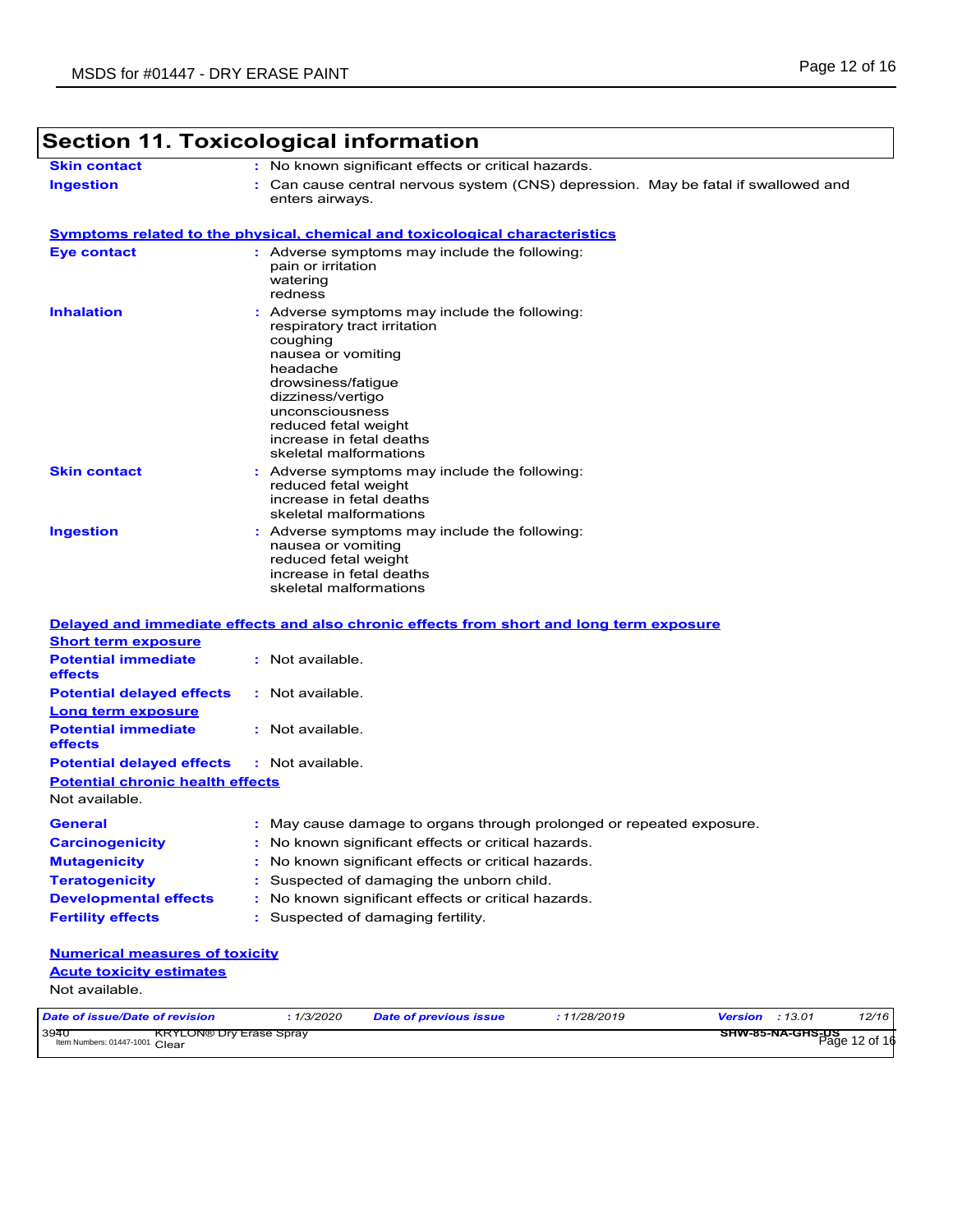## **Section 11. Toxicological information**

## **Section 12. Ecological information**

**Toxicity**

| <b>Product/ingredient name</b>       | <b>Result</b>                       | <b>Species</b>                           | <b>Exposure</b> |
|--------------------------------------|-------------------------------------|------------------------------------------|-----------------|
| Acetone                              | Acute EC50 7200000 µg/l Fresh water | Algae - Selenastrum sp.                  | 96 hours        |
|                                      | Acute LC50 6000000 µg/l Fresh water | Crustaceans - Gammarus pulex             | 48 hours        |
|                                      | Acute LC50 6900 mg/l Fresh water    | Daphnia - Daphnia magna                  | 48 hours        |
|                                      | Acute LC50 5600 ppm Fresh water     | Fish - Poecilia reticulata               | 96 hours        |
|                                      | Chronic NOEC 4.95 mg/l Marine water | Algae - Ulva pertusa                     | 96 hours        |
|                                      | Chronic NOEC 0.016 ml/L Fresh water | Crustaceans - Daphniidae                 | 21 days         |
|                                      | Chronic NOEC 0.1 ml/L Fresh water   | Daphnia - Daphnia magna -<br>Neonate     | 21 days         |
|                                      | Chronic NOEC 0.1 mg/l Fresh water   | Fish - Fundulus heteroclitus             | 4 weeks         |
| Light Aliphatic Hydrocarbon          | Acute LC50 2200 µg/l Fresh water    | Fish - Lepomis macrochirus               | 4 days          |
| Lt. Aliphatic Hydrocarbon<br>Solvent | Acute LC50 >100000 ppm Fresh water  | Fish - Oncorhynchus mykiss               | 96 hours        |
| Heptane                              | Acute LC50 375000 µg/l Fresh water  | Fish - Oreochromis mossambicus 196 hours |                 |

#### **Persistence and degradability**

| <b>Product/ingredient name</b> | <b>Aquatic half-life</b> | <b>Photolysis</b> | <b>Biodegradability</b> |
|--------------------------------|--------------------------|-------------------|-------------------------|
| i Acetone                      |                          |                   | Readily                 |

#### **Bioaccumulative potential**

| <b>Product/ingredient name</b> | $LogP_{ow}$ | <b>BCF</b> | <b>Potential</b> |
|--------------------------------|-------------|------------|------------------|
| Light Aliphatic Hydrocarbon    |             | 10 to 2500 | high             |
| Solvent                        |             |            |                  |
| Light Aliphatic Hydrocarbon    |             | 10 to 2500 | high             |
| Solvent                        |             |            |                  |
| Lt. Aliphatic Hydrocarbon      |             | 10 to 2500 | high             |
| Solvent                        |             |            |                  |
| Heptane                        |             | 552        | high             |

### **Mobility in soil**

**Other adverse effects** : No known significant effects or critical hazards.

### **Section 13. Disposal considerations**

| <b>Disposal methods</b>                                                  |            | : The generation of waste should be avoided or minimized wherever possible. Disposal<br>of this product, solutions and any by-products should at all times comply with the<br>requirements of environmental protection and waste disposal legislation and any<br>regional local authority requirements. Dispose of surplus and non-recyclable products<br>via a licensed waste disposal contractor. Waste should not be disposed of untreated to<br>the sewer unless fully compliant with the requirements of all authorities with jurisdiction.<br>Waste packaging should be recycled. Incineration or landfill should only be considered<br>when recycling is not feasible. This material and its container must be disposed of in a<br>safe way. Empty containers or liners may retain some product residues. Do not<br>puncture or incinerate container. |             |                                   |       |
|--------------------------------------------------------------------------|------------|--------------------------------------------------------------------------------------------------------------------------------------------------------------------------------------------------------------------------------------------------------------------------------------------------------------------------------------------------------------------------------------------------------------------------------------------------------------------------------------------------------------------------------------------------------------------------------------------------------------------------------------------------------------------------------------------------------------------------------------------------------------------------------------------------------------------------------------------------------------|-------------|-----------------------------------|-------|
| Date of issue/Date of revision                                           | : 1/3/2020 | <b>Date of previous issue</b>                                                                                                                                                                                                                                                                                                                                                                                                                                                                                                                                                                                                                                                                                                                                                                                                                                | :11/28/2019 | <b>Version</b> : 13.01            | 13/16 |
| 3940<br><b>KRYLON® Dry Erase Spray</b><br>Item Numbers: 01447-1001 Clear |            |                                                                                                                                                                                                                                                                                                                                                                                                                                                                                                                                                                                                                                                                                                                                                                                                                                                              |             | SHW-85-NA-GHS-US<br>Page 13 of 16 |       |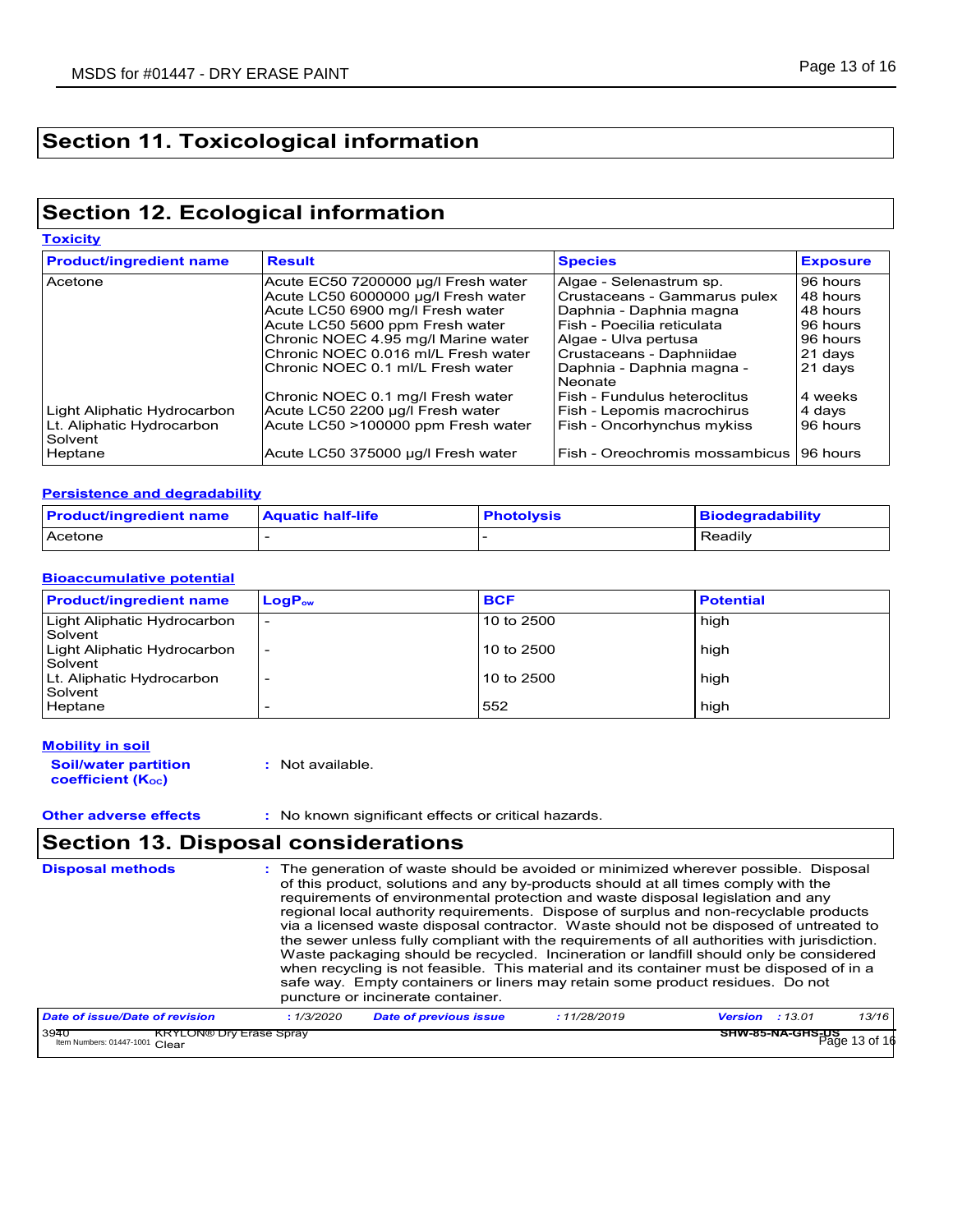|                                                                             |                                            | Secuon 13. Disposai considerations                                                                                                                                                                                                                                                                                                                                                                                                                                                                                                                                                                                                                                                                    |                  |                        |                                            |
|-----------------------------------------------------------------------------|--------------------------------------------|-------------------------------------------------------------------------------------------------------------------------------------------------------------------------------------------------------------------------------------------------------------------------------------------------------------------------------------------------------------------------------------------------------------------------------------------------------------------------------------------------------------------------------------------------------------------------------------------------------------------------------------------------------------------------------------------------------|------------------|------------------------|--------------------------------------------|
| <b>UN number</b>                                                            | <b>UN1950</b>                              | <b>UN1950</b>                                                                                                                                                                                                                                                                                                                                                                                                                                                                                                                                                                                                                                                                                         | UN1950           | <b>UN1950</b>          | <b>UN1950</b>                              |
| <b>UN proper</b><br>shipping name                                           | <b>AEROSOLS</b>                            | <b>AEROSOLS</b>                                                                                                                                                                                                                                                                                                                                                                                                                                                                                                                                                                                                                                                                                       | <b>AEROSOLS</b>  | AEROSOLS,<br>flammable | <b>AEROSOLS</b>                            |
| <b>Transport</b><br>hazard class(es)                                        | 2.1                                        | 2.1                                                                                                                                                                                                                                                                                                                                                                                                                                                                                                                                                                                                                                                                                                   | 2.1              | 2.1                    | 2.1                                        |
|                                                                             |                                            |                                                                                                                                                                                                                                                                                                                                                                                                                                                                                                                                                                                                                                                                                                       |                  |                        |                                            |
| <b>Packing group</b>                                                        |                                            |                                                                                                                                                                                                                                                                                                                                                                                                                                                                                                                                                                                                                                                                                                       |                  |                        |                                            |
| <b>Environmental</b><br>hazards                                             | No.                                        | No.                                                                                                                                                                                                                                                                                                                                                                                                                                                                                                                                                                                                                                                                                                   | No.              | No.                    | No.                                        |
| <b>Additional</b><br><b>information</b>                                     | $\overline{\phantom{a}}$<br><b>ERG No.</b> | Product classified<br>as per the<br>following sections<br>of the<br>Transportation of<br>Dangerous Goods<br>Requlations:<br>2.13-2.17 (Class<br>$2)$ .<br><b>ERG No.</b>                                                                                                                                                                                                                                                                                                                                                                                                                                                                                                                              | ERG No.          |                        | <b>Emergency</b><br>schedules F-D, S-<br>Ū |
|                                                                             | 126                                        | 126                                                                                                                                                                                                                                                                                                                                                                                                                                                                                                                                                                                                                                                                                                   | 126              |                        |                                            |
| <b>Special precautions for user :</b><br><b>Transport in bulk according</b> |                                            | Multi-modal shipping descriptions are provided for informational purposes and do not<br>consider container sizes. The presence of a shipping description for a particular<br>mode of transport (sea, air, etc.), does not indicate that the product is packaged<br>suitably for that mode of transport. All packaging must be reviewed for suitability prior<br>to shipment, and compliance with the applicable regulations is the sole responsibility<br>of the person offering the product for transport. People loading and unloading<br>dangerous goods must be trained on all of the risks deriving from the substances<br>and on all actions in case of emergency situations.<br>Not available. |                  |                        |                                            |
| to Annex II of MARPOL and<br>the IBC Code                                   |                                            |                                                                                                                                                                                                                                                                                                                                                                                                                                                                                                                                                                                                                                                                                                       |                  |                        |                                            |
|                                                                             |                                            | <b>Proper shipping name</b>                                                                                                                                                                                                                                                                                                                                                                                                                                                                                                                                                                                                                                                                           | Not available.   |                        |                                            |
|                                                                             | <b>Ship type</b>                           |                                                                                                                                                                                                                                                                                                                                                                                                                                                                                                                                                                                                                                                                                                       | Not available.   |                        |                                            |
|                                                                             |                                            | <b>Pollution category</b>                                                                                                                                                                                                                                                                                                                                                                                                                                                                                                                                                                                                                                                                             | : Not available. |                        |                                            |

### **Section 13. Disposal considerations**

### **Section 15. Regulatory information**

### **SARA 313**

SARA 313 (40 CFR 372.45) supplier notification can be found on the Environmental Data Sheet.

#### **California Prop. 65**

WARNING: This product contains chemicals known to the State of California to cause cancer and birth defects or other reproductive harm.

#### **International regulations**

| Date of issue/Date of revision         |                                | 1/3/2020 | <b>Date of previous issue</b> | : 11/28/2019 | <b>Version</b> : 13.01 |                  | 14/16                  |
|----------------------------------------|--------------------------------|----------|-------------------------------|--------------|------------------------|------------------|------------------------|
| 3940<br>Item Numbers: 01447-1001 Clear | <b>KRYLON® Dry Erase Spray</b> |          |                               |              |                        | SHW-85-NA-GHS-US | $P\bar{a}$ ge 14 of 16 |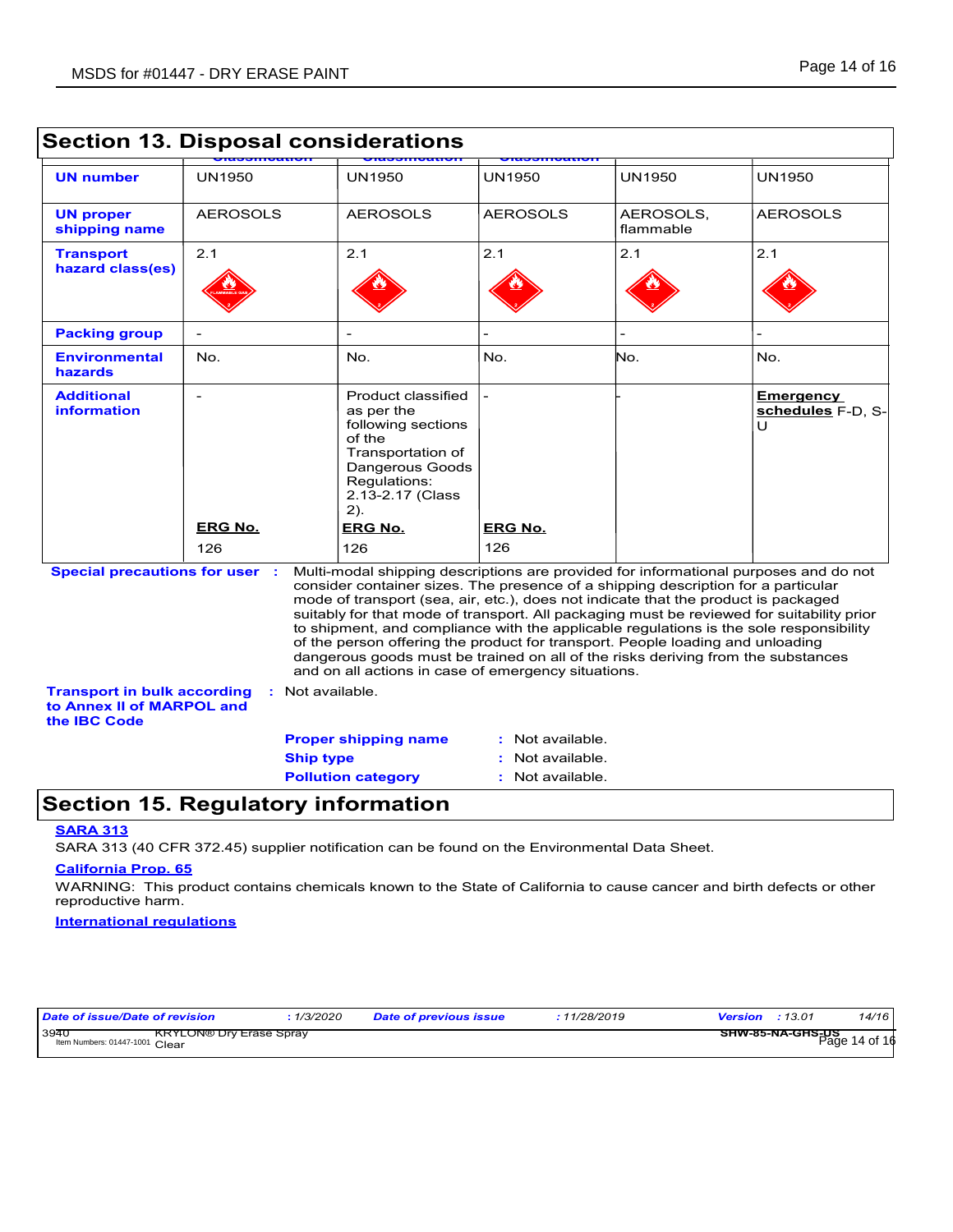## **Section 15. Regulatory information**

| <b>International lists</b> | Australia inventory (AICS): Not determined.                  |
|----------------------------|--------------------------------------------------------------|
|                            | China inventory (IECSC): Not determined.                     |
|                            | Japan inventory (ENCS): Not determined.                      |
|                            | Japan inventory (ISHL): Not determined.                      |
|                            | Korea inventory (KECI): Not determined.                      |
|                            | New Zealand Inventory of Chemicals (NZIoC): Not determined.  |
|                            | <b>Philippines inventory (PICCS): Not determined.</b>        |
|                            | Taiwan Chemical Substances Inventory (TCSI): Not determined. |
|                            | Thailand inventory: Not determined.                          |
|                            | Turkey inventory: Not determined.                            |
|                            | Vietnam inventory: Not determined.                           |
|                            |                                                              |

### **Section 16. Other information**

**Hazardous Material Information System (U.S.A.)**



**The customer is responsible for determining the PPE code for this material. For more information on HMIS® Personal Protective Equipment (PPE) codes, consult the HMIS® Implementation Manual.**

**Caution: HMIS® ratings are based on a 0-4 rating scale, with 0 representing minimal hazards or risks, and 4 representing significant hazards or risks. Although HMIS® ratings and the associated label are not required on SDSs or products leaving a facility under 29 CFR 1910.1200, the preparer may choose to provide them. HMIS® ratings are to be used with a fully implemented HMIS® program. HMIS® is a registered trademark and service mark of the American Coatings Association, Inc.**

**Procedure used to derive the classification**

|                                                                                                                                                                                                                                                                                                                                                                                                                                                                                                  | <b>Classification</b>                                                                                                                                                                                                                                                                                                                                                      | <b>Justification</b>            |
|--------------------------------------------------------------------------------------------------------------------------------------------------------------------------------------------------------------------------------------------------------------------------------------------------------------------------------------------------------------------------------------------------------------------------------------------------------------------------------------------------|----------------------------------------------------------------------------------------------------------------------------------------------------------------------------------------------------------------------------------------------------------------------------------------------------------------------------------------------------------------------------|---------------------------------|
| FLAMMABLE AEROSOLS - Category 1<br>GASES UNDER PRESSURE - Compressed gas<br>SERIOUS EYE DAMAGE/ EYE IRRITATION - Category 2A<br>TOXIC TO REPRODUCTION (Fertility) - Category 2<br>TOXIC TO REPRODUCTION (Unborn child) - Category 2<br>SPECIFIC TARGET ORGAN TOXICITY (SINGLE EXPOSURE) (Respiratory tract<br>irritation) - Category 3<br>SPECIFIC TARGET ORGAN TOXICITY (SINGLE EXPOSURE) (Narcotic effects) -<br>Category 3<br>SPECIFIC TARGET ORGAN TOXICITY (REPEATED EXPOSURE) - Category 2 | On basis of test data<br>Calculation method<br>Calculation method<br>Calculation method<br>Calculation method<br>Calculation method<br>Calculation method<br>Calculation method                                                                                                                                                                                            |                                 |
| <b>ASPIRATION HAZARD - Category 1</b><br><b>History</b>                                                                                                                                                                                                                                                                                                                                                                                                                                          |                                                                                                                                                                                                                                                                                                                                                                            | Calculation method              |
| <b>Date of printing</b><br>Date of issue/Date of<br>revision                                                                                                                                                                                                                                                                                                                                                                                                                                     | : 1/3/2020<br>: 1/3/2020                                                                                                                                                                                                                                                                                                                                                   |                                 |
| Date of previous issue<br><b>Version</b>                                                                                                                                                                                                                                                                                                                                                                                                                                                         | : 11/28/2019<br>: 13.01                                                                                                                                                                                                                                                                                                                                                    |                                 |
| <b>Key to abbreviations</b>                                                                                                                                                                                                                                                                                                                                                                                                                                                                      | $:$ ATE = Acute Toxicity Estimate<br><b>BCF</b> = Bioconcentration Factor<br>GHS = Globally Harmonized System of Classification and Labelling of Chemicals<br>IATA = International Air Transport Association<br>IBC = Intermediate Bulk Container<br><b>IMDG = International Maritime Dangerous Goods</b><br>LogPow = logarithm of the octanol/water partition coefficient |                                 |
| Date of issue/Date of revision                                                                                                                                                                                                                                                                                                                                                                                                                                                                   | : 1/3/2020<br>: 11/28/2019<br><b>Date of previous issue</b>                                                                                                                                                                                                                                                                                                                | <b>Version : 13.01</b><br>15/16 |

| <b>SHW-85-NA-GHS-US</b><br>Page 15 or ref |
|-------------------------------------------|
|                                           |
|                                           |